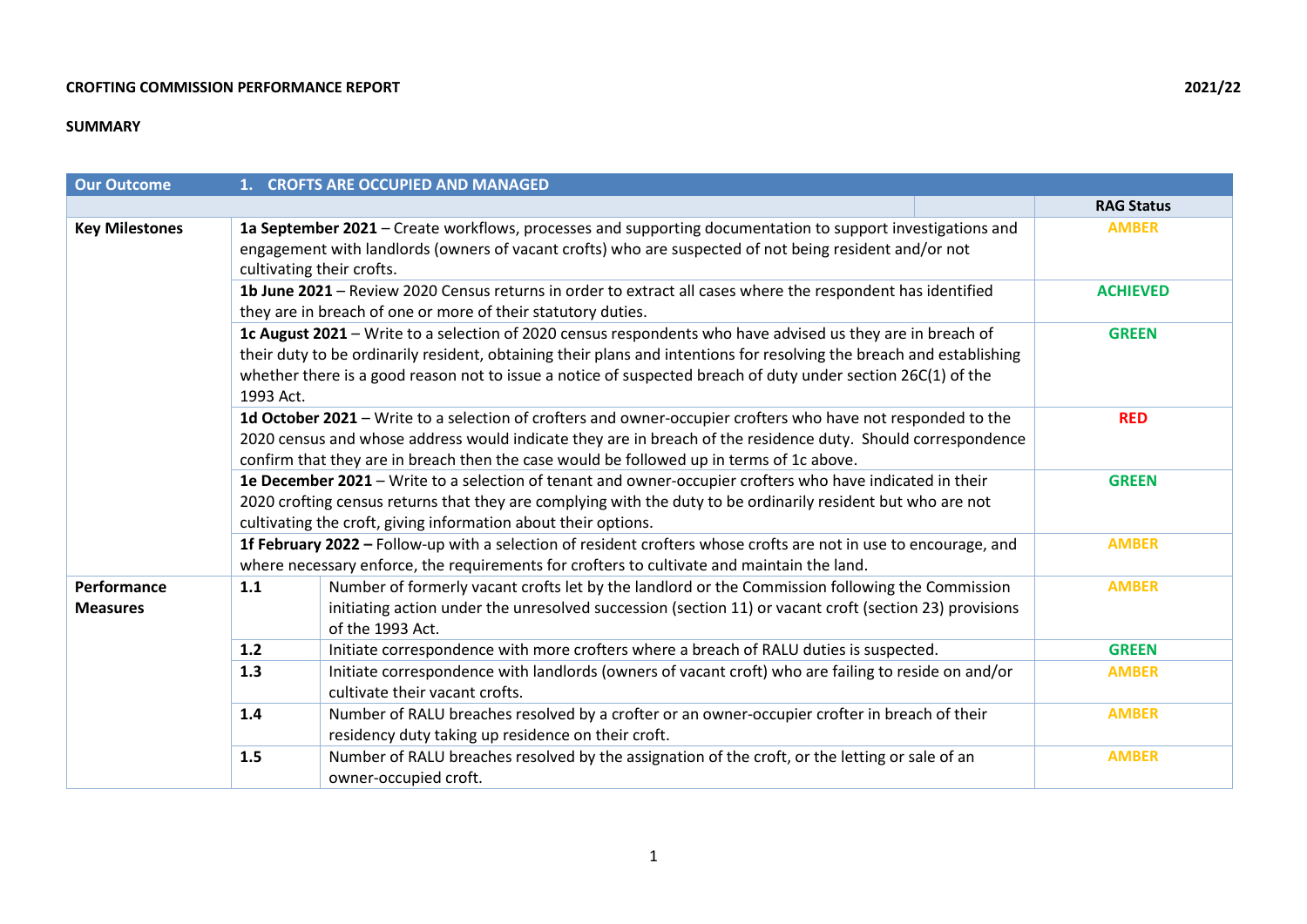| 1.6              | Number of RALU breaches resolved by the Commission giving consent to the sublet of a tenanted         | <b>AMBER</b> |
|------------------|-------------------------------------------------------------------------------------------------------|--------------|
|                  | croft, the short-term lease of an owner-occupied croft, or by a consent to be absent being given to a |              |
|                  | tenant or an owner-occupier crofter.                                                                  |              |
| 1.7 <sub>2</sub> | Number of RALU breaches escalated to the issue of a Notice of suspected breach of duty (section       | <b>GREEN</b> |
|                  | 26C), or a Notice providing an Undertaking (section 26D).                                             |              |
| 1.8              | Number of RALU breaches concluded by tenancy terminations orders (section 26H), or approval of        | <b>RED</b>   |
|                  | letting proposals submitted by owner-occupier crofters following a direction to do so (section 26J).  |              |

| <b>Our Outcome</b>    |                                                                                                                                         | 2. COMMON GRAZINGS ARE REGULATED AND SHARED MANAGEMENT PRACTICES CONTINUE                                                     |                   |  |  |  |  |  |
|-----------------------|-----------------------------------------------------------------------------------------------------------------------------------------|-------------------------------------------------------------------------------------------------------------------------------|-------------------|--|--|--|--|--|
|                       |                                                                                                                                         |                                                                                                                               | <b>RAG Status</b> |  |  |  |  |  |
| <b>Key Milestones</b> | 2a Ongoing - Contact all Grazings Committees whose terms are about to end, encouraging them to arrange the appointment of               |                                                                                                                               |                   |  |  |  |  |  |
|                       |                                                                                                                                         | a new Grazings Committee                                                                                                      |                   |  |  |  |  |  |
|                       |                                                                                                                                         | 2b Ongoing - Highlight to Grazings Committees and Shareholders the availability of the guidance, published February 2019, for | <b>GREEN</b>      |  |  |  |  |  |
|                       |                                                                                                                                         | effective management of common grazings. Respond to any questions for clarification.                                          |                   |  |  |  |  |  |
|                       |                                                                                                                                         | 2c Ongoing - Maintain contact with shareholders of common grazings that have not returned a committee to office and           | <b>GREEN</b>      |  |  |  |  |  |
|                       | establish contact with shareholders who have not had a committee for a longer period of time.                                           |                                                                                                                               |                   |  |  |  |  |  |
|                       |                                                                                                                                         | 2d Ongoing – Encourage grazings committees to adopt the revised template for grazings regulations.                            | <b>RED</b>        |  |  |  |  |  |
| Performance           | Increase in number of common grazings with a Committee in office<br>2.1<br><b>GREEN</b>                                                 |                                                                                                                               |                   |  |  |  |  |  |
| <b>Measures</b>       | 2.2                                                                                                                                     | Increase in number of grazings committees who have adopted the new template regulations<br><b>RED</b>                         |                   |  |  |  |  |  |
|                       | Meetings or other substantial engagement with Grazings Committees and shareholders (as required) to support them<br>2.3<br><b>GREEN</b> |                                                                                                                               |                   |  |  |  |  |  |
|                       |                                                                                                                                         | with the regulation and management of common grazings.                                                                        |                   |  |  |  |  |  |
|                       | 2.4                                                                                                                                     | Establish correct shareholdings on common grazings by researching and updating records of shareholder situations.             | <b>GREEN</b>      |  |  |  |  |  |
|                       | 2.5                                                                                                                                     | Develop and assist with training and other events for grazings committees and the management of common grazings.              | <b>GREEN</b>      |  |  |  |  |  |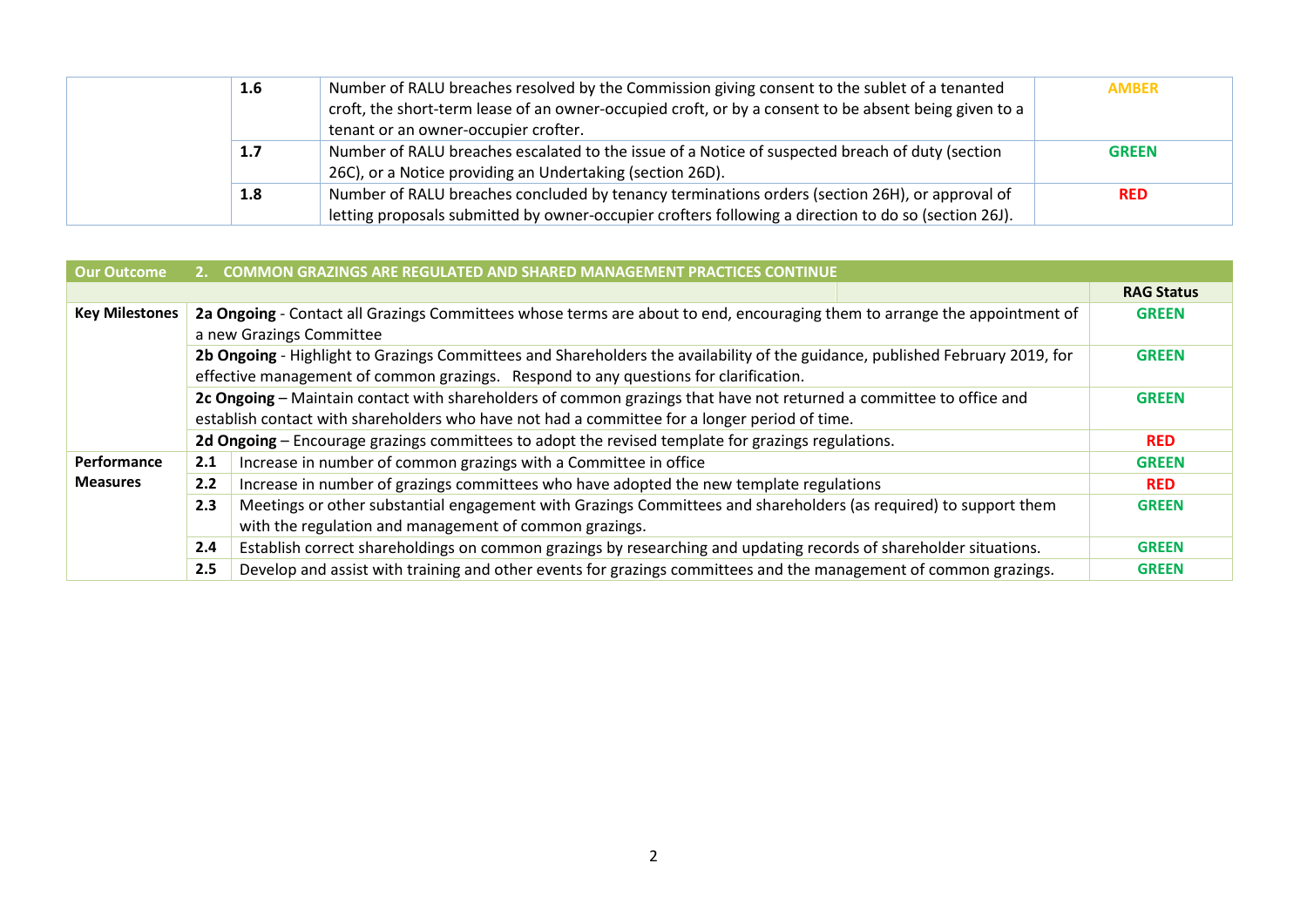| Our Outcome           | 3. CROFTING IS REGULATED IN A FAIR, EFFICIENT AND EFFECTIVE WAY                                                                   |                                                                                                                              |            |                   |  |  |  |  |
|-----------------------|-----------------------------------------------------------------------------------------------------------------------------------|------------------------------------------------------------------------------------------------------------------------------|------------|-------------------|--|--|--|--|
|                       |                                                                                                                                   |                                                                                                                              |            | <b>RAG Status</b> |  |  |  |  |
| <b>Key Milestones</b> |                                                                                                                                   | 3a July / August 2022 - Next build of the Crofting Information System released and upskilling delivered, and CIS migrated to |            | <b>RED</b>        |  |  |  |  |
|                       | the cloud                                                                                                                         |                                                                                                                              |            |                   |  |  |  |  |
|                       |                                                                                                                                   | 3b Summer 2022 - Digital system implemented for notifications                                                                |            | <b>AMBER</b>      |  |  |  |  |
|                       | 3c November 2021 - Agree, with Registers of Scotland, improvements to our combined processes, and how they can be<br><b>GREEN</b> |                                                                                                                              |            |                   |  |  |  |  |
|                       | implemented.                                                                                                                      |                                                                                                                              |            |                   |  |  |  |  |
|                       | 3d June 2022- First 8 application types available digitally<br><b>AMBER</b>                                                       |                                                                                                                              |            |                   |  |  |  |  |
| Performance           | 3.1                                                                                                                               |                                                                                                                              | <b>RED</b> |                   |  |  |  |  |
| <b>Measures</b>       | 3.2                                                                                                                               | <b>RED</b>                                                                                                                   |            |                   |  |  |  |  |
|                       | 3.3                                                                                                                               | Decrease in number of regulatory cases outstanding after 12 months                                                           |            | <b>RED</b>        |  |  |  |  |
|                       | 3.4                                                                                                                               | <b>Customer satisfaction rates</b>                                                                                           |            | <b>RED</b>        |  |  |  |  |

| <b>Our Outcome</b>    | THE FUTURE OF ACTIVE CROFTING IS SUPPORTED BY WELL-INFORMED ENGAGEMENT WITH STAKEHOLDERS                                                                                                                                                                                                                                       |                   |  |  |  |  |  |
|-----------------------|--------------------------------------------------------------------------------------------------------------------------------------------------------------------------------------------------------------------------------------------------------------------------------------------------------------------------------|-------------------|--|--|--|--|--|
|                       |                                                                                                                                                                                                                                                                                                                                | <b>RAG Status</b> |  |  |  |  |  |
| <b>Key Milestones</b> | 4a August 2021 – Develop a signposting portal within Commission website in order to direct crofters and the public to<br>relevant websites and information related to crofting.                                                                                                                                                | <b>ACHIEVED</b>   |  |  |  |  |  |
|                       | 4b September 2021 – Produce information about choices for crofters who are considering passing on their croft.                                                                                                                                                                                                                 | <b>GREEN</b>      |  |  |  |  |  |
|                       | 4c December 2021 - Investigate reasons why crofts are not passed on (temporarily or permanently) when duties are not met<br>and develop strategies to promote croft turnover. Establish a cross-organisation working group via COHI (Convention of<br>Highlands and Islands) to look at croft turnover and entry into crofting | <b>GREEN</b>      |  |  |  |  |  |
|                       | 4d Ongoing - Consider the affordability and accessibility of croft land to aspiring crofters, particularly the legal, policy and<br>financial factors that influence croft prices.                                                                                                                                             |                   |  |  |  |  |  |
|                       | 4e September 2021 - Establish a cross-organisation working group via COHI to identify opportunities to reduce carbon<br>emissions, increase carbon capture and enhance biodiversity within the crofting sector.                                                                                                                | <b>AMBER</b>      |  |  |  |  |  |
|                       | 4f Ongoing – Participate in discussions with stakeholders and SG on crofting interests and particularly the development of<br>future support systems for crofting.                                                                                                                                                             | <b>GREEN</b>      |  |  |  |  |  |
| <b>Performance</b>    | There are no Key Performance Measures for this Outcome                                                                                                                                                                                                                                                                         |                   |  |  |  |  |  |
| <b>Measures</b>       |                                                                                                                                                                                                                                                                                                                                |                   |  |  |  |  |  |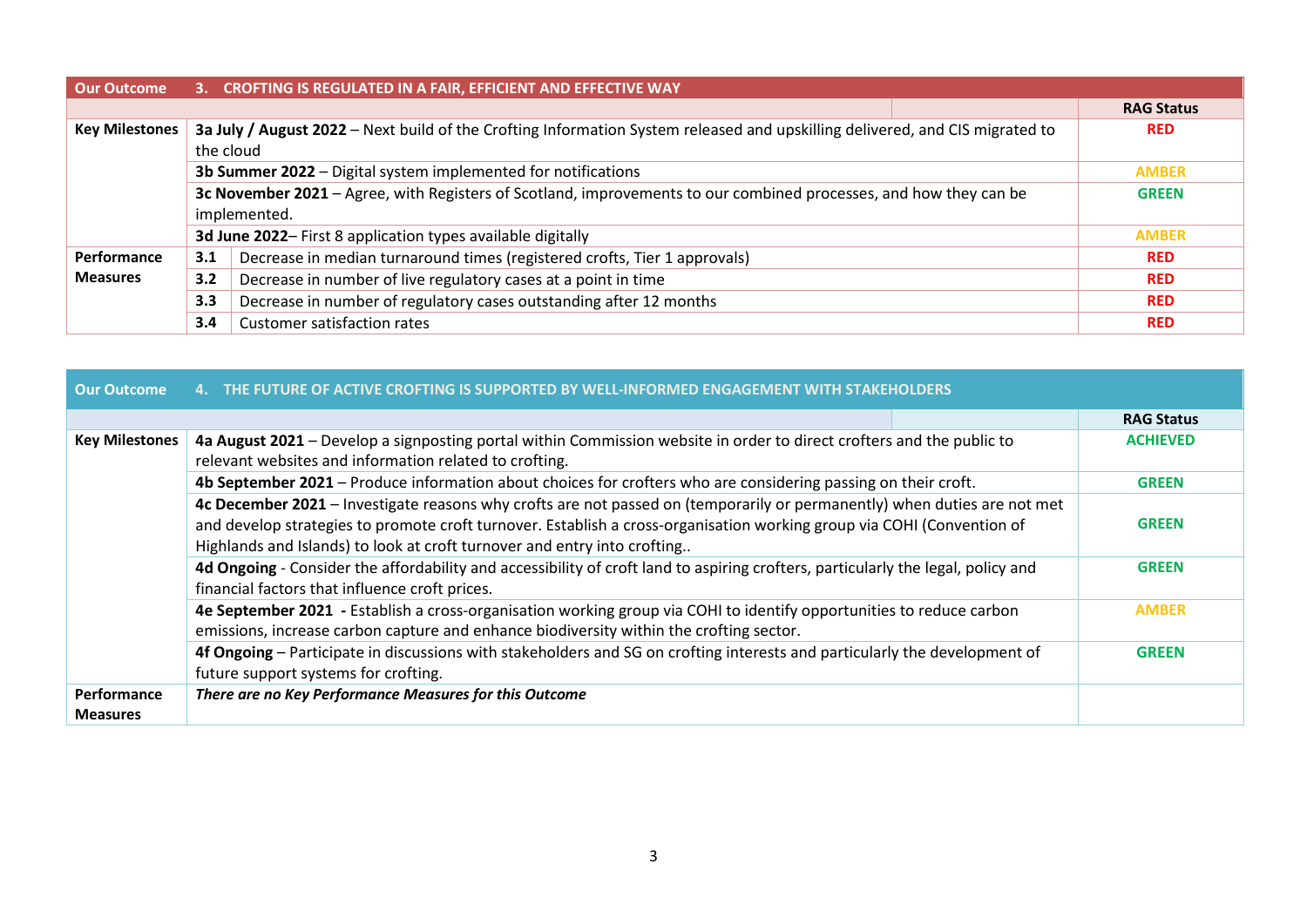| <b>Our Outcome</b>    | 5. OUR WORKFORCE HAS THE RIGHT SKILLS AND MOTIVATION TO PERFORM WELL, OUR GOVERNANCE PROCESSES ARE BEST PRACTICE                                                                 |                                                                                                                |                   |  |  |  |  |  |
|-----------------------|----------------------------------------------------------------------------------------------------------------------------------------------------------------------------------|----------------------------------------------------------------------------------------------------------------|-------------------|--|--|--|--|--|
|                       |                                                                                                                                                                                  |                                                                                                                | <b>RAG Status</b> |  |  |  |  |  |
| <b>Key Milestones</b> |                                                                                                                                                                                  | 5a April 2021– Publish a report about the steps taken by the Commission to encourage more female Board members | <b>ACHIEVED</b>   |  |  |  |  |  |
|                       | 5b June 2021 – Develop and implement continuity planning for key posts                                                                                                           | <b>ACHIEVED</b>                                                                                                |                   |  |  |  |  |  |
|                       |                                                                                                                                                                                  | 5c July 2021 – Develop a Commission policy on the location of our workforce over the next period               | <b>GREEN</b>      |  |  |  |  |  |
|                       | 5d July / August 2022 - Implement automated retention schedule procedures within revised CIS                                                                                     | <b>RED</b>                                                                                                     |                   |  |  |  |  |  |
|                       | 5e August 2021 – Complete implementation of 2020 Staff Survey action plan<br><b>AMBER</b>                                                                                        |                                                                                                                |                   |  |  |  |  |  |
|                       | 5f December 2021 - Highlight the opportunities for election to the Board, across the crofting counties and encouraging<br><b>ACHIEVED</b><br>nominations from both women and men |                                                                                                                |                   |  |  |  |  |  |
| Performance           | 5.1                                                                                                                                                                              | <b>ACHIEVED</b>                                                                                                |                   |  |  |  |  |  |
| <b>Measures</b>       | 5.2                                                                                                                                                                              | <b>GREEN</b>                                                                                                   |                   |  |  |  |  |  |
|                       | 5.3                                                                                                                                                                              | Redeploy efficiency savings within £3.2m core budget                                                           | <b>GREEN</b>      |  |  |  |  |  |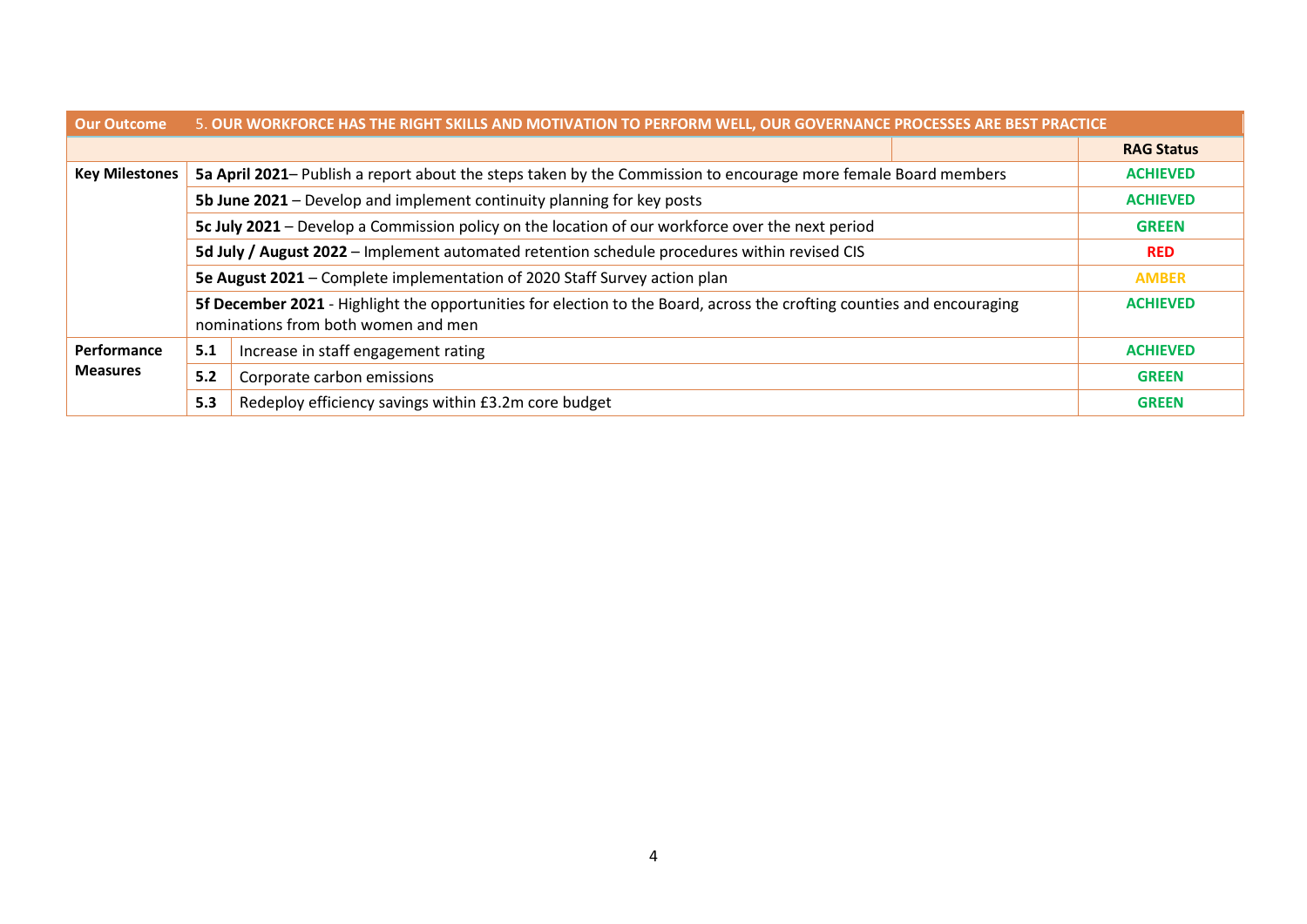# **DETAILED PROGRESS REPORTS**

The following sections provide a detailed report on both the milestones and performance measures for each Outcome.

| <b>Our Outcome</b>                                                                                                                                                                                                                                            | <b>CROFTS ARE OCCUPIED AND MANAGED</b><br>By ensuring crofters are compliant with their Duties and by working with crofting communities and stakeholders, we can<br>increase the number of crofts that are occupied and well managed. |                   |                               |                                                                                                                                                                                                                                                                                                                                                                                                                                                                                                                                                                                                                                                                                                                                                                                                                                                                                                                                                                                                                                                                                                                                                                                                                                                                                                                                                                                                                                                                                                                                                                 |  |  |  |  |
|---------------------------------------------------------------------------------------------------------------------------------------------------------------------------------------------------------------------------------------------------------------|---------------------------------------------------------------------------------------------------------------------------------------------------------------------------------------------------------------------------------------|-------------------|-------------------------------|-----------------------------------------------------------------------------------------------------------------------------------------------------------------------------------------------------------------------------------------------------------------------------------------------------------------------------------------------------------------------------------------------------------------------------------------------------------------------------------------------------------------------------------------------------------------------------------------------------------------------------------------------------------------------------------------------------------------------------------------------------------------------------------------------------------------------------------------------------------------------------------------------------------------------------------------------------------------------------------------------------------------------------------------------------------------------------------------------------------------------------------------------------------------------------------------------------------------------------------------------------------------------------------------------------------------------------------------------------------------------------------------------------------------------------------------------------------------------------------------------------------------------------------------------------------------|--|--|--|--|
| <b>Milestone</b>                                                                                                                                                                                                                                              | <b>Covid Effect</b>                                                                                                                                                                                                                   | <b>RAG Status</b> | Responsible<br><b>Manager</b> | <b>Details</b>                                                                                                                                                                                                                                                                                                                                                                                                                                                                                                                                                                                                                                                                                                                                                                                                                                                                                                                                                                                                                                                                                                                                                                                                                                                                                                                                                                                                                                                                                                                                                  |  |  |  |  |
| 1a September 2021 - Create<br>workflows, processes and supporting<br>documentation to support<br>investigations and engagement with<br>landlords (owners of vacant crofts) who<br>are suspected of not being resident<br>and/or not cultivating their crofts. |                                                                                                                                                                                                                                       | <b>AMBER</b>      | Joseph Kerr                   | In the first quarter of the year, the workflows on CIS for engagement with tenants<br>and owner-occupier crofters have been reviewed and updated as required. Work is<br>continuing on reconciling letters generated by CIS and template versions held by the<br>Team. This work required to be completed and prioritised prior to progressing to<br>landlords of vacant crofts.<br>In the second quarter of the year, discussions were held with regard to agreeing a<br>process to enable the team to progress written reports of non-residence and non-<br>cultivating in relation to vacant crofts, to take the case to the stage of either the croft<br>being occupied and used or the Commission issuing a notice under section 23(5)<br>require proposals for letting of the vacant croft. The next stage is for the process and<br>workflows to be developed on cis with supporting documentation prepared.<br>In the third quarter of the year, further meetings with staff and as a result a draft CIS<br>workflow is currently in the process of being drawn up. Once finalised we will<br>arrange for the relevant template letters to be finalised and associated with the<br>relevant parts of the workflow.<br>In the fourth quarter, the CIS workflow was completed. We are currently in the<br>process of creating the relevant template letters to be associated with the relevant<br>parts of the workflow and will then be in a position to deal with reports relating to<br>landlords who are not residing on or cultivating their crofts. |  |  |  |  |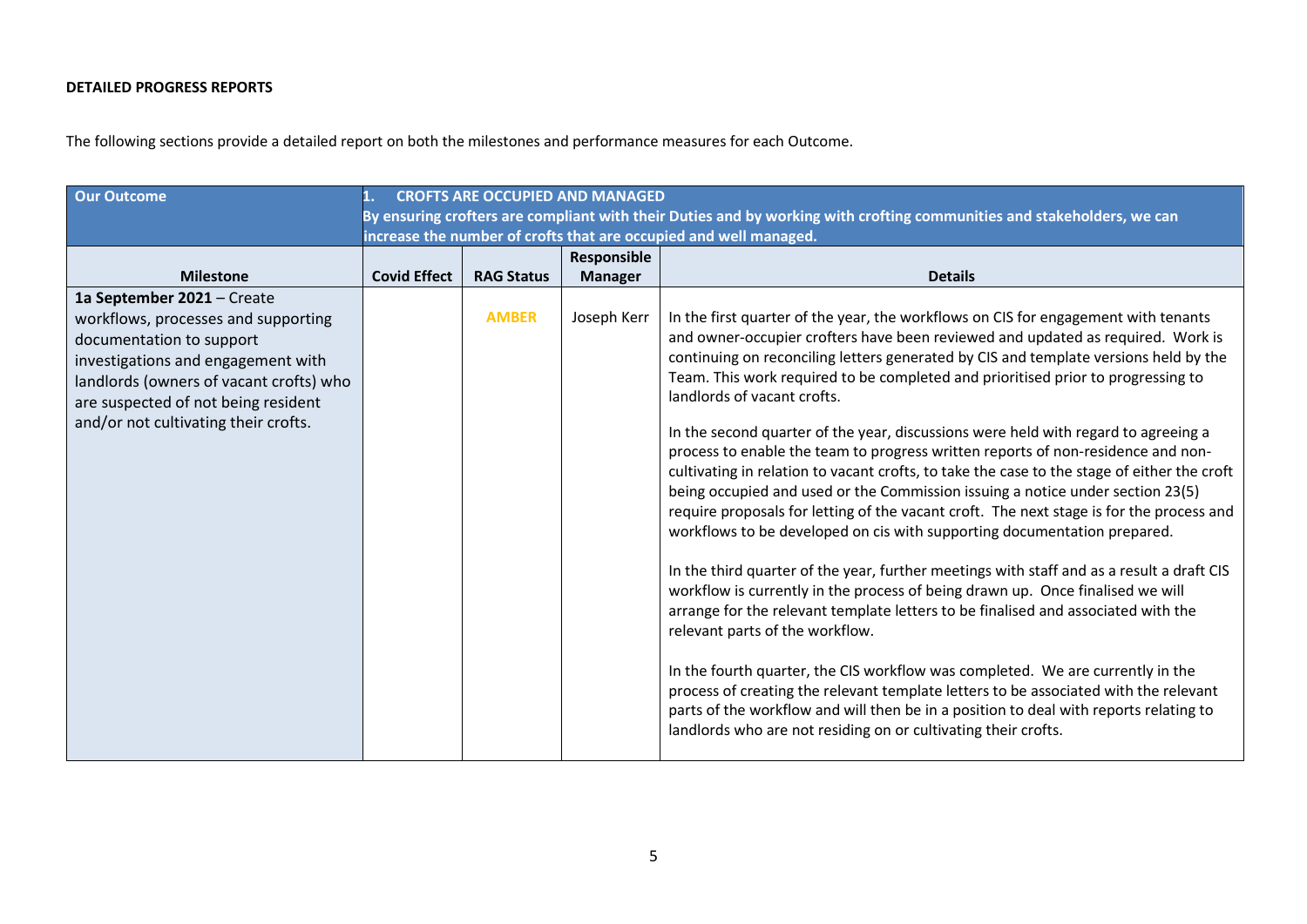| <b>Our Outcome</b>                                                                                                                                                                                                                                                                                                                                                            | <b>CROFTS ARE OCCUPIED AND MANAGED</b><br>2.                                                                           |                   |                |                                                                                                                                                                                                                                                                                                                                                                                                                                                                                                                                                                                                                                                                                                                                    |  |  |
|-------------------------------------------------------------------------------------------------------------------------------------------------------------------------------------------------------------------------------------------------------------------------------------------------------------------------------------------------------------------------------|------------------------------------------------------------------------------------------------------------------------|-------------------|----------------|------------------------------------------------------------------------------------------------------------------------------------------------------------------------------------------------------------------------------------------------------------------------------------------------------------------------------------------------------------------------------------------------------------------------------------------------------------------------------------------------------------------------------------------------------------------------------------------------------------------------------------------------------------------------------------------------------------------------------------|--|--|
|                                                                                                                                                                                                                                                                                                                                                                               | By ensuring crofters are compliant with their Duties and by working with crofting communities and stakeholders, we can |                   |                |                                                                                                                                                                                                                                                                                                                                                                                                                                                                                                                                                                                                                                                                                                                                    |  |  |
|                                                                                                                                                                                                                                                                                                                                                                               |                                                                                                                        |                   |                | increase the number of crofts that are occupied and well managed.                                                                                                                                                                                                                                                                                                                                                                                                                                                                                                                                                                                                                                                                  |  |  |
|                                                                                                                                                                                                                                                                                                                                                                               |                                                                                                                        |                   | Responsible    |                                                                                                                                                                                                                                                                                                                                                                                                                                                                                                                                                                                                                                                                                                                                    |  |  |
| <b>Milestone</b>                                                                                                                                                                                                                                                                                                                                                              | <b>Covid Effect</b>                                                                                                    | <b>RAG Status</b> | <b>Manager</b> | <b>Details</b>                                                                                                                                                                                                                                                                                                                                                                                                                                                                                                                                                                                                                                                                                                                     |  |  |
| 1b June 2021 - Review 2020 Census<br>returns in order to extract all cases<br>where the respondent has identified<br>they are in breach of one or more of<br>their statutory duties.                                                                                                                                                                                          |                                                                                                                        | <b>ACHIEVED</b>   | Joseph Kerr    | The RALU Team received the 2020 Census report on 17 June 2021.<br>The report has been analysed and the different categories of breach identified which will<br>form the basis for the selection of tenant and owner-occupier crofters to be written out<br>to. The Team have identified the following number of cases in the different categories to<br>be investigated further:<br><b>Numbers</b><br>Category<br>Non-resident/non-cultivating tenants<br>60<br>Non-resident owner-occupier crofters<br>40<br>Non-resident tenants<br>34<br><b>Resident Non-cultivators tenants</b><br>46<br>180<br><b>Total</b>                                                                                                                   |  |  |
| 1c August 2021 - Write to a selection of<br>2020 census respondents who have<br>advised us they are in breach of their<br>duty to be ordinarily resident, obtaining<br>their plans and intentions for resolving<br>the breach and establishing whether<br>there is a good reason not to issue a<br>notice of suspected breach of duty<br>under section 26C(1) f the 1993 Act. |                                                                                                                        | <b>GREEN</b>      | Joseph Kerr    | In the third quarter of the year:<br>The process of issuing letters to the First tranche category (non-resident<br>$\bullet$<br>non-cultivating tenants) was completed;<br>The process of issuing letters to the Second tranche category (non-resident<br>owner-occupier crofters) was completed;<br>The process of issuing letters to the Third tranche category (non-resident<br>tenants) was completed;<br>In the fourth quarter of the year:<br>The process of issuing letters to the Fourth tranche category (resident non-<br>cultivating tenants) was completed.<br>In addition to this, the new Development Team liaised with the Residency and<br>Land Use Team (RALUT) to obtain the results from the 2020 Census of the |  |  |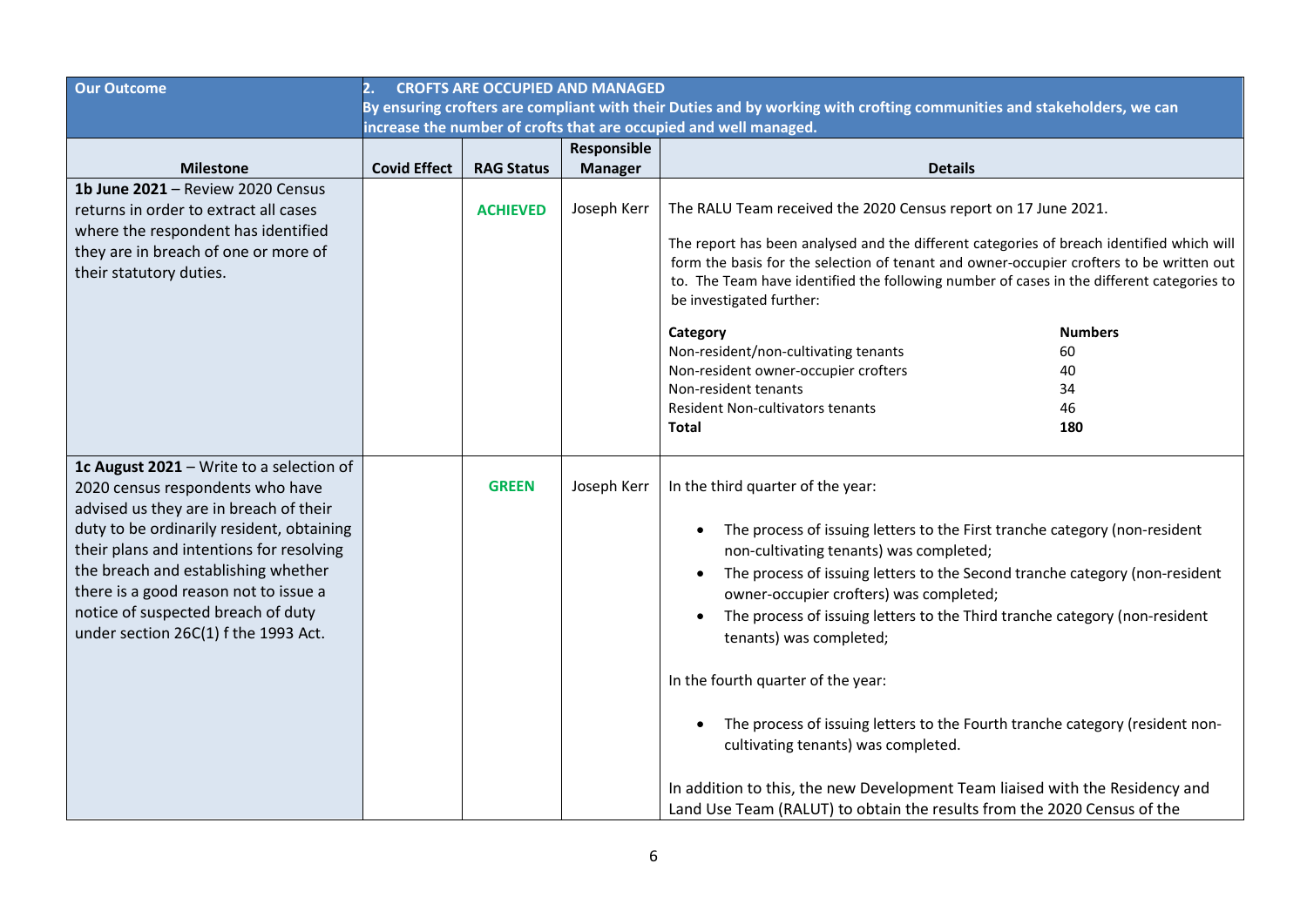| crofters who had declared that whilst they were resident, they were not<br>cultivating their croft.                                                                                                                                                                                                      |
|----------------------------------------------------------------------------------------------------------------------------------------------------------------------------------------------------------------------------------------------------------------------------------------------------------|
| A pilot project for the Western Isles was chosen by the Development Team as the<br>best method to gauge what could be achieved, and if it worked, could then be<br>rolled out across the Crofting Counties after the next Census.                                                                        |
| The RALU team provided a spreadsheet with information on 90 crofters living<br>within the Western Isles who had declared in the 2020 Census that whilst they<br>were resident on the croft, they were not cultivating the croft.                                                                         |
| A new form of letter was prepared with the RALU team, to offer support and<br>advice on the options to remedy the non-cultivation. These options included the<br>crofter starting to cultivate, the crofter choosing to sublet the croft or the crofter<br>choosing to assign the croft to someone else. |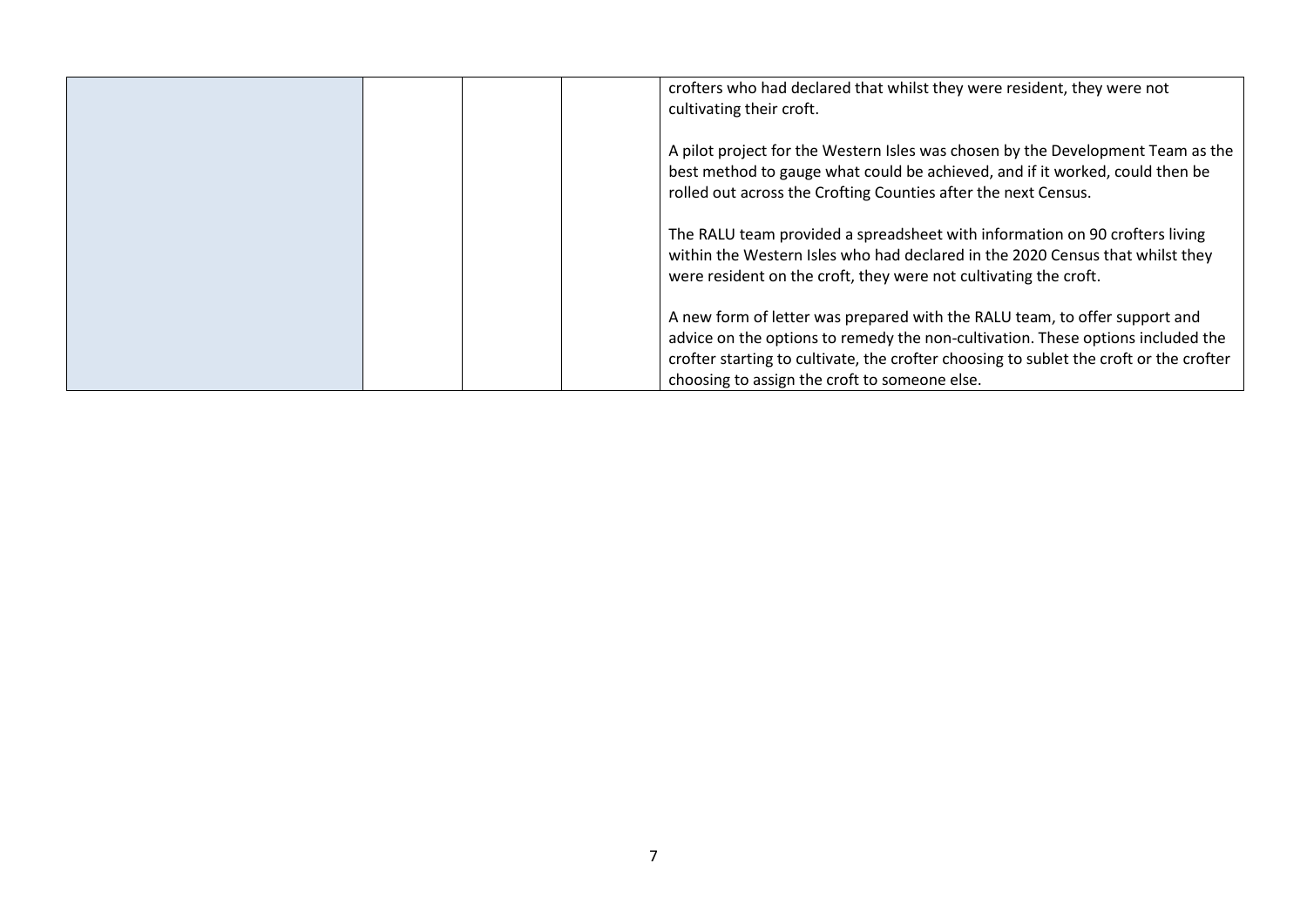| <b>CROFTS ARE OCCUPIED AND MANAGED</b>                                                                                 |                     |                                                                 |                                                                                                                                                                            |  |  |
|------------------------------------------------------------------------------------------------------------------------|---------------------|-----------------------------------------------------------------|----------------------------------------------------------------------------------------------------------------------------------------------------------------------------|--|--|
| By ensuring crofters are compliant with their Duties and by working with crofting communities and stakeholders, we can |                     |                                                                 |                                                                                                                                                                            |  |  |
|                                                                                                                        |                     |                                                                 |                                                                                                                                                                            |  |  |
|                                                                                                                        |                     | Responsible                                                     |                                                                                                                                                                            |  |  |
|                                                                                                                        |                     |                                                                 | <b>Details</b>                                                                                                                                                             |  |  |
|                                                                                                                        |                     |                                                                 |                                                                                                                                                                            |  |  |
|                                                                                                                        |                     |                                                                 | Letters were prepared and processes developed for this work.                                                                                                               |  |  |
|                                                                                                                        |                     |                                                                 |                                                                                                                                                                            |  |  |
|                                                                                                                        |                     |                                                                 | RALUT were awaiting the preparation of the spreadsheet showing non-census                                                                                                  |  |  |
|                                                                                                                        |                     |                                                                 | returners, in order to select cases to take forward.                                                                                                                       |  |  |
|                                                                                                                        |                     |                                                                 |                                                                                                                                                                            |  |  |
|                                                                                                                        |                     |                                                                 | As a result of the decision made by management in the third quarter to divert                                                                                              |  |  |
|                                                                                                                        |                     |                                                                 | 40% of the RALUT resources being diverted to assist colleagues in dealing with                                                                                             |  |  |
|                                                                                                                        |                     |                                                                 | the regulatory casework backlog, this milestone was not completed before the                                                                                               |  |  |
|                                                                                                                        |                     |                                                                 | issue of the 2021 Census Return. The Team will pick this up in 2022/23 once a                                                                                              |  |  |
|                                                                                                                        |                     |                                                                 | report has been prepared for the 2021 Census non-returners.                                                                                                                |  |  |
|                                                                                                                        |                     |                                                                 |                                                                                                                                                                            |  |  |
|                                                                                                                        |                     |                                                                 | RALUT liaised with Development Team colleagues as part of the pilot project to                                                                                             |  |  |
|                                                                                                                        |                     |                                                                 | identify and contact resident non-cultivators in the Western Isles in 2021,                                                                                                |  |  |
|                                                                                                                        |                     |                                                                 |                                                                                                                                                                            |  |  |
|                                                                                                                        |                     |                                                                 | Separately the process of writing to the fourth tranche category (resident non-<br>cultivating tenants) was undertaken by RALUT in the 4 <sup>th</sup> quarter of 2021/22. |  |  |
|                                                                                                                        |                     |                                                                 |                                                                                                                                                                            |  |  |
|                                                                                                                        |                     |                                                                 |                                                                                                                                                                            |  |  |
|                                                                                                                        |                     |                                                                 |                                                                                                                                                                            |  |  |
|                                                                                                                        |                     |                                                                 | As there was a delay in sending out the 4 <sup>th</sup> tranche of letters (resident non-                                                                                  |  |  |
|                                                                                                                        |                     |                                                                 | cultivating tenants) due to resources being diverted to support regulatory                                                                                                 |  |  |
|                                                                                                                        |                     |                                                                 | colleagues, the follow-up will take place in 2022/23.                                                                                                                      |  |  |
|                                                                                                                        |                     |                                                                 |                                                                                                                                                                            |  |  |
|                                                                                                                        |                     |                                                                 |                                                                                                                                                                            |  |  |
|                                                                                                                        | <b>Covid Effect</b> | <b>RAG Status</b><br><b>RED</b><br><b>GREEN</b><br><b>AMBER</b> | increase the number of crofts that are occupied and well managed.<br><b>Manager</b><br>Joseph Kerr<br>Joseph Kerr<br>Joseph Kerr                                           |  |  |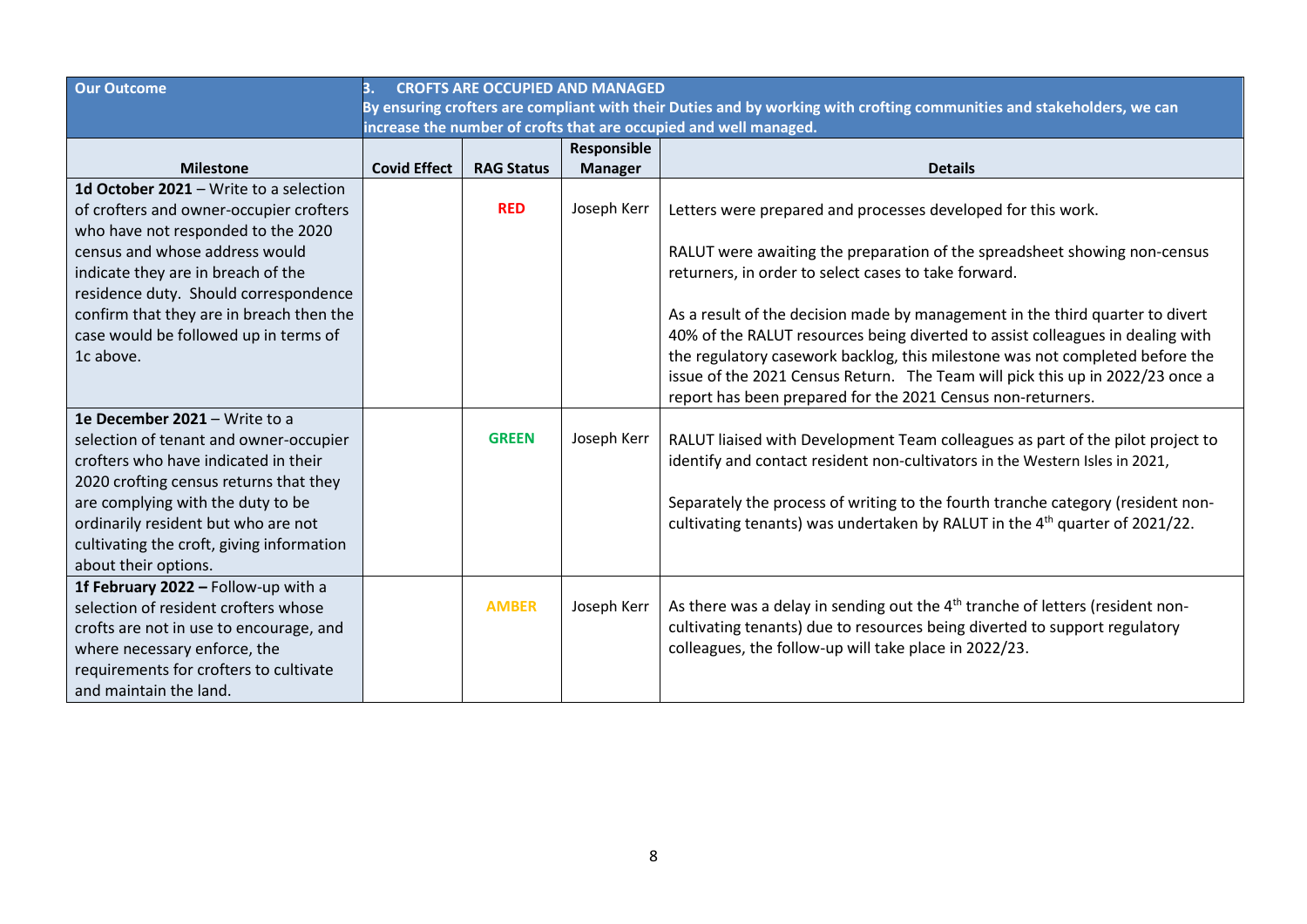#### **PERFORMANCE MEASURES -**

| <b>Number</b> | <b>Aim</b>                        | <b>Baseline</b> | Target/Indicator | <b>Measure</b>                    |
|---------------|-----------------------------------|-----------------|------------------|-----------------------------------|
| 1.1           | Number of formerly vacant         |                 | 15               | Records of administrative action. |
|               | crofts let by the landlord or the |                 |                  |                                   |
|               | Commission following the          |                 |                  |                                   |
|               | Commission initiating action      |                 |                  |                                   |
|               | under the unresolved succession   |                 |                  |                                   |
|               | (section 11) or vacant croft      |                 |                  |                                   |
|               | (section 23) provisions of the    |                 |                  |                                   |
|               | 1993 Act.                         |                 |                  |                                   |

## PROGRESS:

a) The Commission have issued 4 section 11(4) notices proposing to terminate the tenancy of 2 crofts in Kilmallie, 1 croft in Applecross and 1 in Stoer which will result in terminations and lets if they progress to the section 11(8) termination order stages.

**b)** The Commission have issued 4 section 11(8) terminations: 1 in Shetland which resulted in proposals to let to a new entrant to crofting being submitted by the landlord and approved by the Commission, 2 in Kilmallie to existing crofters which have been approved, and 1 in Applecross to a new entrant to crofting.

**c)** 1 section 23(5) notice was issued to a landlord in Sutherland which resulted in proposals to let to a new entrant to crofting being submitted by the landlord and approved by the Commission.

d) The Commission have been working with a landlord in Skye to let 3 long term (over 10 years) vacant crofts constituted as "New Crofts" under section 3A. Two of the 3 crofts have been let to new entrants to crofting, an application has been submitted to let the other croft which is currently being processed.

| 71                                 | רר           |       |  |  |  |  |  |
|------------------------------------|--------------|-------|--|--|--|--|--|
| <b>GRFFN</b>                       | <b>GRFFN</b> | AMREE |  |  |  |  |  |
| $\sim$ $\sim$ $\sim$ $\sim$ $\sim$ |              |       |  |  |  |  |  |

Responsible Manager: Joseph Kerr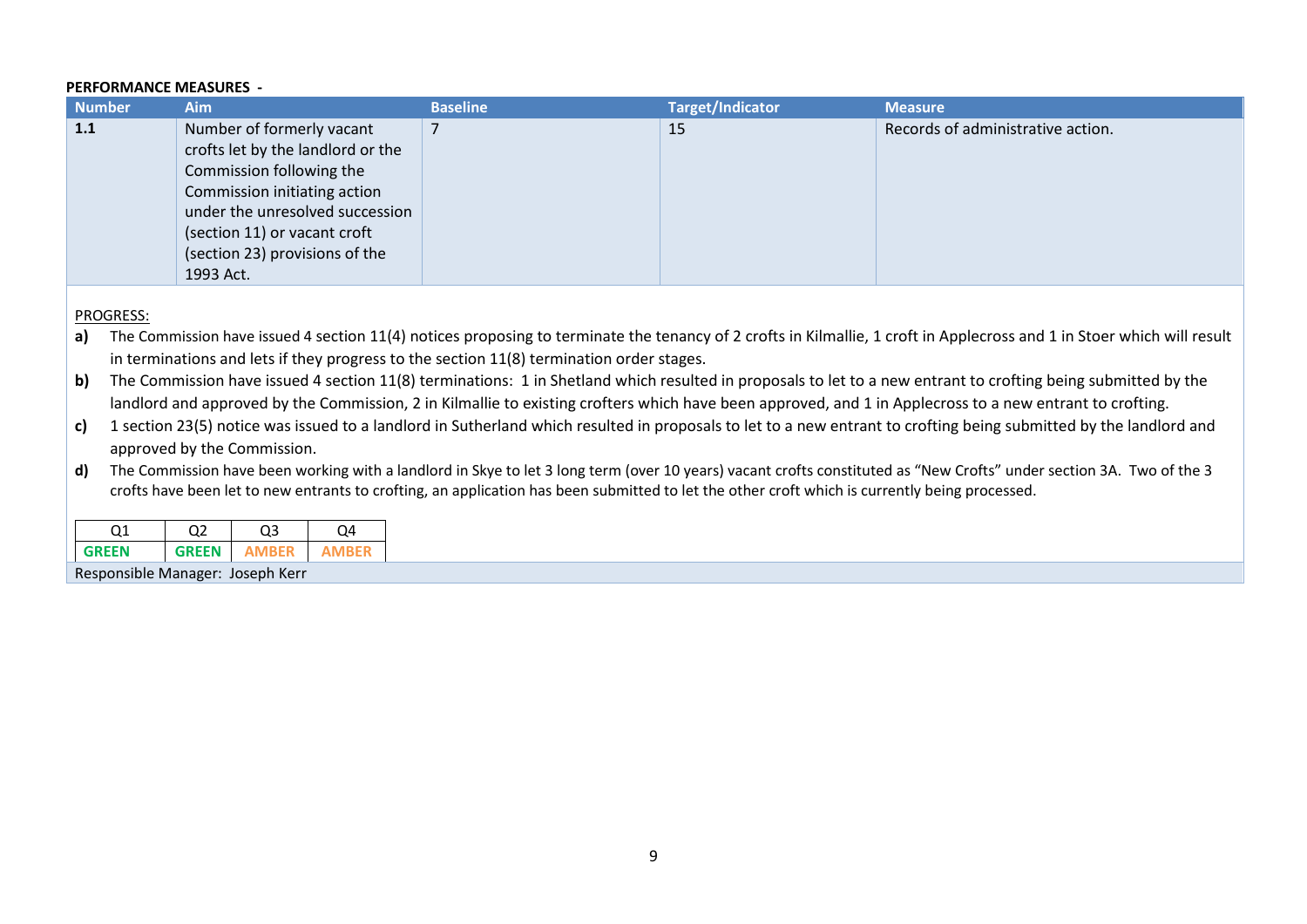| <b>Number</b> | Aim                             | <b>Baseline</b> | Target/Indicator        | <b>Measure</b>                    |
|---------------|---------------------------------|-----------------|-------------------------|-----------------------------------|
| 1.2           | Initiate correspondence with    | 77 in 2019-20   | Initiate RALU           | Records of administrative action. |
|               | more crofters where a breach of |                 | correspondence with 100 |                                   |
|               | RALU duties is suspected.       |                 | new cases               |                                   |

The Commission commenced correspondence with **140** crofters. 125 as a result of the 2020 Census returns (this includes the pilot in the Western Isles writing to resident noncultivating tenants), 3 as the result of receipt of reports of suspected breach of duty, and 12 as a result of a report from a Grazings Committee in Skye under section 49A. We met with the latter and identified 31 cases in total, a mixture of breach of the residence duty, failure to cultivate, and cases where both duties are reported as being breached. We agreed a programme for prioritising and commencing a rolling programme of enforcement action in these cases.

|              | $\cdot$      |              |       |
|--------------|--------------|--------------|-------|
| <b>GRFFN</b> | <b>CREEN</b> | <b>GRFFN</b> | GRFFN |

Responsible Manager: Joseph Kerr

| <b>Number</b> | Aim                              | <b>Baseline</b>                  | <b>Target/Indicator</b> | <b>Measure</b>                   |
|---------------|----------------------------------|----------------------------------|-------------------------|----------------------------------|
| 1.3           | Initiate correspondence with     | Baseline to be established after | Initiate correspondence | Records of administrative action |
|               | landlords (owners of vacant      | review.                          | with 30 cases           |                                  |
|               | croft) who are failing to reside |                                  |                         |                                  |
|               | on and/or cultivate their vacant |                                  |                         |                                  |
|               | crofts.                          |                                  |                         |                                  |

## PROGRESS

THE CIS workflow has been designed & completed. We are now at the stage of creating the relevant template letters to be associated with the relevant parts of the workflow and will then be in a position to deal with reports relating to landlords who are not residing on or cultivating their crofts.

| GRFFN | GRFFN |  |
|-------|-------|--|

Responsible Manager: Joseph Kerr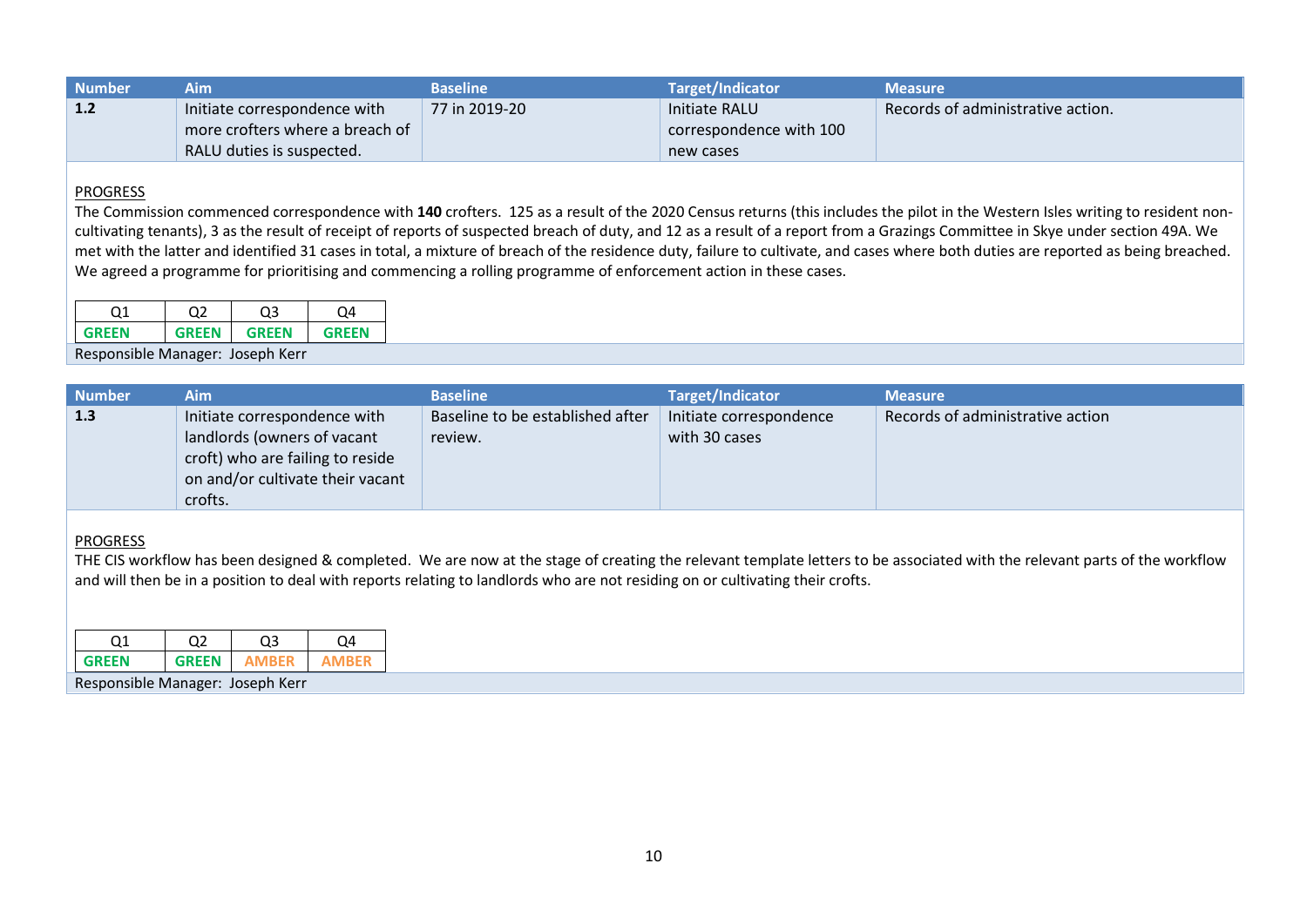| <b>Number</b> | <b>Aim</b>                                                                                                                                                      | <b>Baseline</b>                                     | <b>Target/Indicator</b> | <b>Measure</b>                   |
|---------------|-----------------------------------------------------------------------------------------------------------------------------------------------------------------|-----------------------------------------------------|-------------------------|----------------------------------|
| 1.4           | Number of RALU breaches<br>resolved by a crofter or an<br>owner-occupier crofter in<br>breach of their residency duty<br>taking up residence on their<br>croft. | 17 (average over the previous $2 \mid 17$<br>years) |                         | Records of administrative action |
|               |                                                                                                                                                                 |                                                     |                         |                                  |

8 crofters have resolved their breach of duty by taking up residence.

| <b>GREEN</b> |  |  |
|--------------|--|--|
|              |  |  |

Responsible Manager: Joseph Kerr

| <b>Number</b> | Aim                                                                                                                           | <b>Baseline</b>                                     | <b>Target/Indicator</b> | <b>Measure</b>                   |
|---------------|-------------------------------------------------------------------------------------------------------------------------------|-----------------------------------------------------|-------------------------|----------------------------------|
| 1.5           | Number of RALU breaches<br>resolved by the assignation of<br>the croft, or the letting or sale of<br>an owner-occupied croft. | 20 (average over the previous $2 \mid 20$<br>years) |                         | Records of administrative action |

# **PROGRESS**

14 crofters resolved their breach of duty by assigning the tenancy of their crofts.

# Covid Effect

| Q1                               | o٦<br>w | us | ി∆ |
|----------------------------------|---------|----|----|
| <b>GREEN</b>                     |         |    |    |
| Responsible Manager: Joseph Kerr |         |    |    |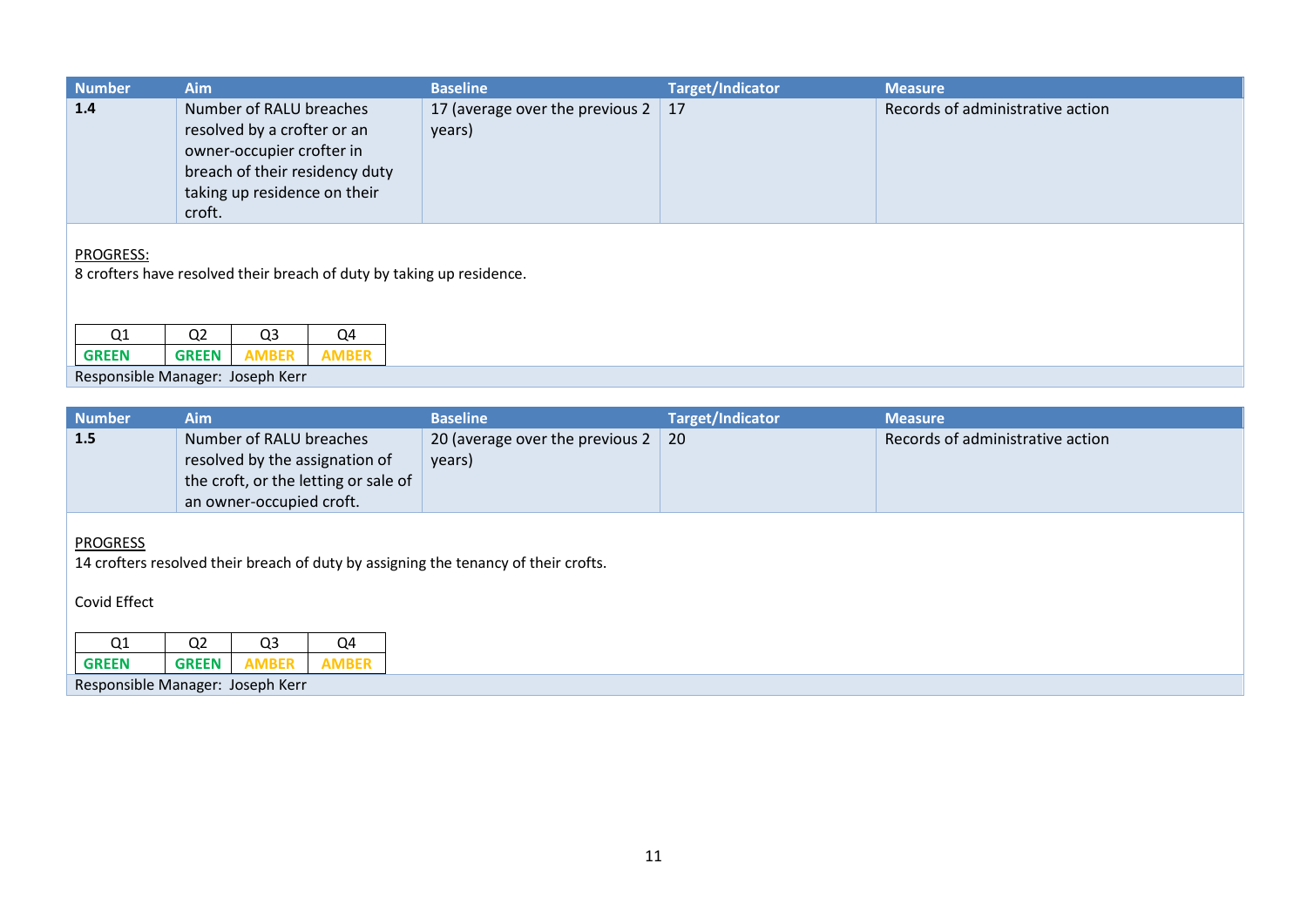| <b>Number</b> | <b>Aim</b>                                                                                                                                                                                 | <b>Baseline</b>                           | <b>Target/Indicator</b>                                | <b>Measure</b>                   |
|---------------|--------------------------------------------------------------------------------------------------------------------------------------------------------------------------------------------|-------------------------------------------|--------------------------------------------------------|----------------------------------|
| 1.6           | Number of RALU breaches<br>resolved by the Commission<br>giving consent to the sublet of a<br>tenanted croft, the short-term<br>lease of an owner-occupied<br>croft, or by a consent to be | 61 (average over the previous 2<br>years) | No target (this is not a<br>priority in its own right) | Records of administrative action |
|               | absent being given to a tenant<br>or an owner-occupier crofter.                                                                                                                            |                                           |                                                        |                                  |
|               |                                                                                                                                                                                            |                                           |                                                        |                                  |

During the course of the year, **12** crofters were given consent to sub-let their crofts. **22** crofters were given either consent to be absent or an extension of consent to be absent.

Responsible Manager: Joseph Kerr

| <b>Number</b> | Aim                                                                                                                                                                      | <b>Baseline</b>       | <b>Target/Indicator</b>                                             | <b>Measure</b>                   |
|---------------|--------------------------------------------------------------------------------------------------------------------------------------------------------------------------|-----------------------|---------------------------------------------------------------------|----------------------------------|
| 1.7           | Number of RALU breaches<br>escalated to the issue of a<br>Notice of suspected breach of<br>duty (section 26C), or a Notice<br>providing an Undertaking<br>(section 26D). | 26 (based on 2020/21) | No target (this is an<br>intermediate phase<br>en route to KPI 1.8) | Records of administrative action |

## **PROGRESS**

the Commission issued 15 Notices under section 26C(1); Made 18 decisions under section 26C(5) that a duty was not being complied with, and issued 8 Notices providing an undertaking under section 26D(1).

| าง           | ר ר          | ገን    | ור           |
|--------------|--------------|-------|--------------|
| <b>GREEN</b> | <b>GRFFN</b> | GREEN | <b>GRFFN</b> |

Responsible Manager: Joseph Kerr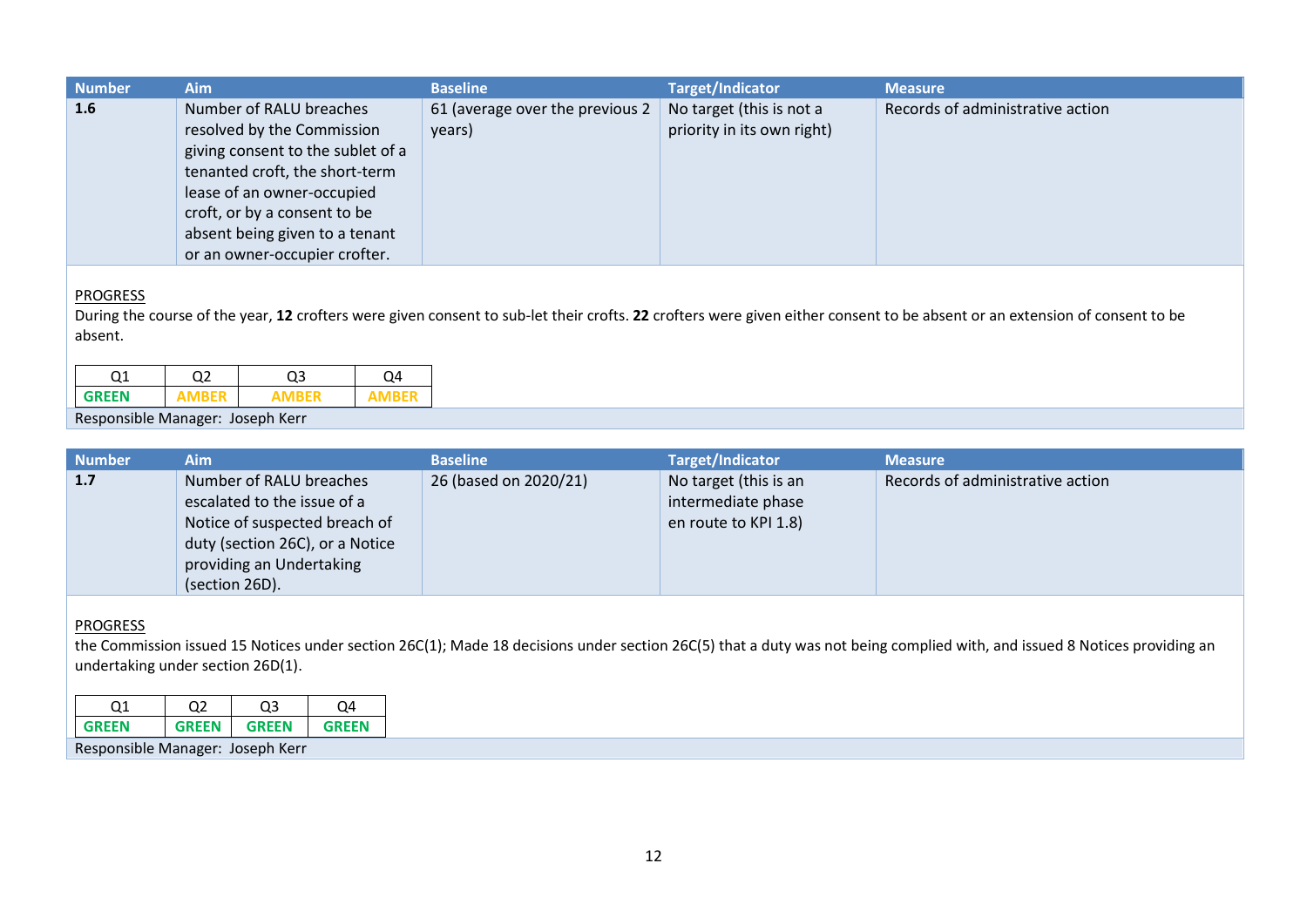| <b>Number</b>                         | Aim                                                                                                                                                                                                                    |  |                      | <b>Baseline</b> | <b>Target/Indicator</b>          | <b>Measure</b> |
|---------------------------------------|------------------------------------------------------------------------------------------------------------------------------------------------------------------------------------------------------------------------|--|----------------------|-----------------|----------------------------------|----------------|
| 1.8                                   | Number of RALU breaches<br>concluded by tenancy<br>terminations orders (section<br>26H), or approval of letting<br>proposals submitted by owner-<br>occupier crofters following a<br>direction to do so (section 26J). |  | 4 (based on 2020/21) | 4               | Records of administrative action |                |
| <b>PROGRESS</b><br>Q1<br><b>AMBER</b> | There have been no termination orders or notice requiring letting proposals under these statutory provisions<br>Q <sub>2</sub><br>Q4<br>Q <sub>3</sub><br><b>AMBER</b><br><b>AMBER</b><br><b>RED</b>                   |  |                      |                 |                                  |                |
| Responsible Manager: Joseph Kerr      |                                                                                                                                                                                                                        |  |                      |                 |                                  |                |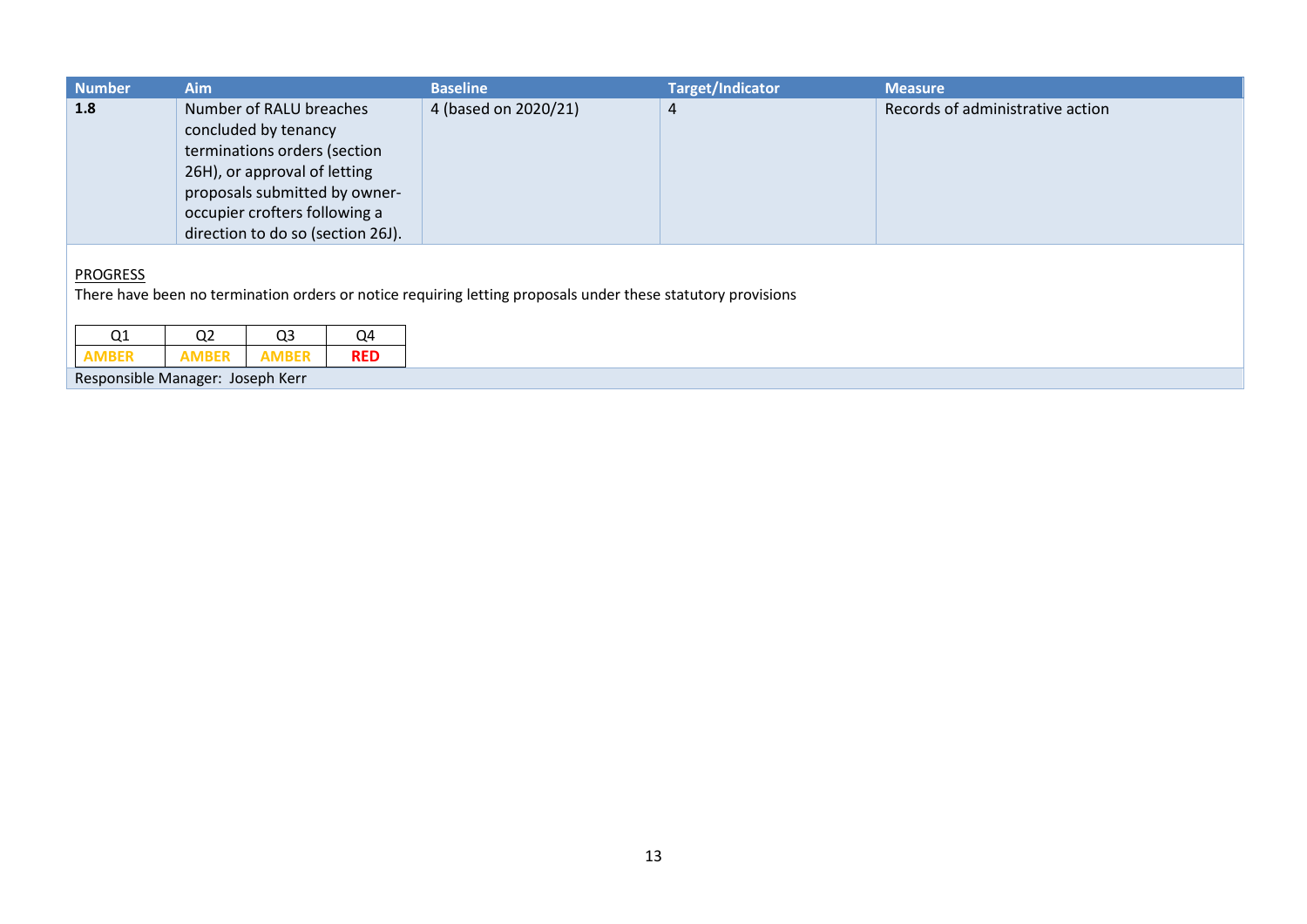| <b>Our Outcome</b>                                                                                                                                                                                                                          |                                                                                                                                                                                                                                                                                             |                   |                                      | <b>COMMON GRAZINGS ARE REGULATED AND SHARED MANAGEMENT PRACTICES CONTINUE</b>                                                                                                                                                                                                                                                                                                                                                                                                                                                                                                                                                                                                                                                                                                                                                                                                 |  |  |
|---------------------------------------------------------------------------------------------------------------------------------------------------------------------------------------------------------------------------------------------|---------------------------------------------------------------------------------------------------------------------------------------------------------------------------------------------------------------------------------------------------------------------------------------------|-------------------|--------------------------------------|-------------------------------------------------------------------------------------------------------------------------------------------------------------------------------------------------------------------------------------------------------------------------------------------------------------------------------------------------------------------------------------------------------------------------------------------------------------------------------------------------------------------------------------------------------------------------------------------------------------------------------------------------------------------------------------------------------------------------------------------------------------------------------------------------------------------------------------------------------------------------------|--|--|
|                                                                                                                                                                                                                                             | Shared management and productive use of common grazings are important for the sustainability of crofting. The Commission<br>works with grazings committees and crofting communities, providing both guidance and support, to ensure the effective<br>management and use of common grazings. |                   |                                      |                                                                                                                                                                                                                                                                                                                                                                                                                                                                                                                                                                                                                                                                                                                                                                                                                                                                               |  |  |
| <b>Milestone</b>                                                                                                                                                                                                                            | <b>Covid Effect</b>                                                                                                                                                                                                                                                                         | <b>RAG Status</b> | <b>Responsible</b><br><b>Manager</b> | <b>Details</b>                                                                                                                                                                                                                                                                                                                                                                                                                                                                                                                                                                                                                                                                                                                                                                                                                                                                |  |  |
| 2a Ongoing - Contact all Grazings<br>Committees whose terms are<br>about to end, encouraging them<br>to arrange the appointment of a<br>new Grazings Committee                                                                              |                                                                                                                                                                                                                                                                                             | <b>GREEN</b>      | <b>Finlay Beaton</b>                 | Contact is made before the end of committees' terms in office, and afterwards if no<br>appointment has been agreed to encourage the forming of a new committee.<br>The Commission is monitoring the public health situation and acknowledges there is still a<br>requirement for the offering of special measures to appoint a new committee under<br>section 47(3).<br>There is also now an opportunity for shareholders to hold a public meeting to appoint a<br>new Grazings committee under section 47(1) if they so desire.                                                                                                                                                                                                                                                                                                                                              |  |  |
| 2b Ongoing - Highlight to<br><b>Grazings Committees and</b><br>Shareholders the availability of<br>the guidance, published February<br>2019, for effective management<br>of common grazings. Respond to<br>any questions for clarification. |                                                                                                                                                                                                                                                                                             | <b>GREEN</b>      | <b>Finlay Beaton</b>                 | This publication remains available on the Commission website and all new grazings clerks<br>are provided with a hard copy.                                                                                                                                                                                                                                                                                                                                                                                                                                                                                                                                                                                                                                                                                                                                                    |  |  |
| 2c Ongoing - Maintain contact<br>with shareholders of common<br>grazings that have not returned a<br>committee to office and establish<br>contact with shareholders who<br>have not had a committee for a<br>longer period of time.         |                                                                                                                                                                                                                                                                                             | <b>GREEN</b>      | <b>Finlay Beaton</b>                 | There are current difficulties for shareholders meeting to form new committees where<br>there has not been one in place recently which would enable the Commission to appoint a<br>retiring committee.<br>However, it has been possible for the Commission to appoint committees in some other<br>instances, but this requires the consent of all shareholders where it has not been possible<br>to hold a public meeting. This has seen a modest increase in the total number of grazings<br>committees continuing over the previous 3 quarters.<br>The Development Officers in the Western Isles have engaged in contacting active<br>shareholders of common grazings without committees to obtain background information<br>on why no committee is in office and then refer those who show interest in appointing a<br>new committee to the Grazings team to take forward. |  |  |
| 2d Ongoing - Encourage grazings<br>committees to adopt the revised<br>template for grazings regulations.                                                                                                                                    |                                                                                                                                                                                                                                                                                             | <b>RED</b>        | <b>Finlay Beaton</b>                 | A more pro-active approach has been devised but it has been difficult to effect with covid<br>restrictions and the temporary redeployment of Grazings Team members.                                                                                                                                                                                                                                                                                                                                                                                                                                                                                                                                                                                                                                                                                                           |  |  |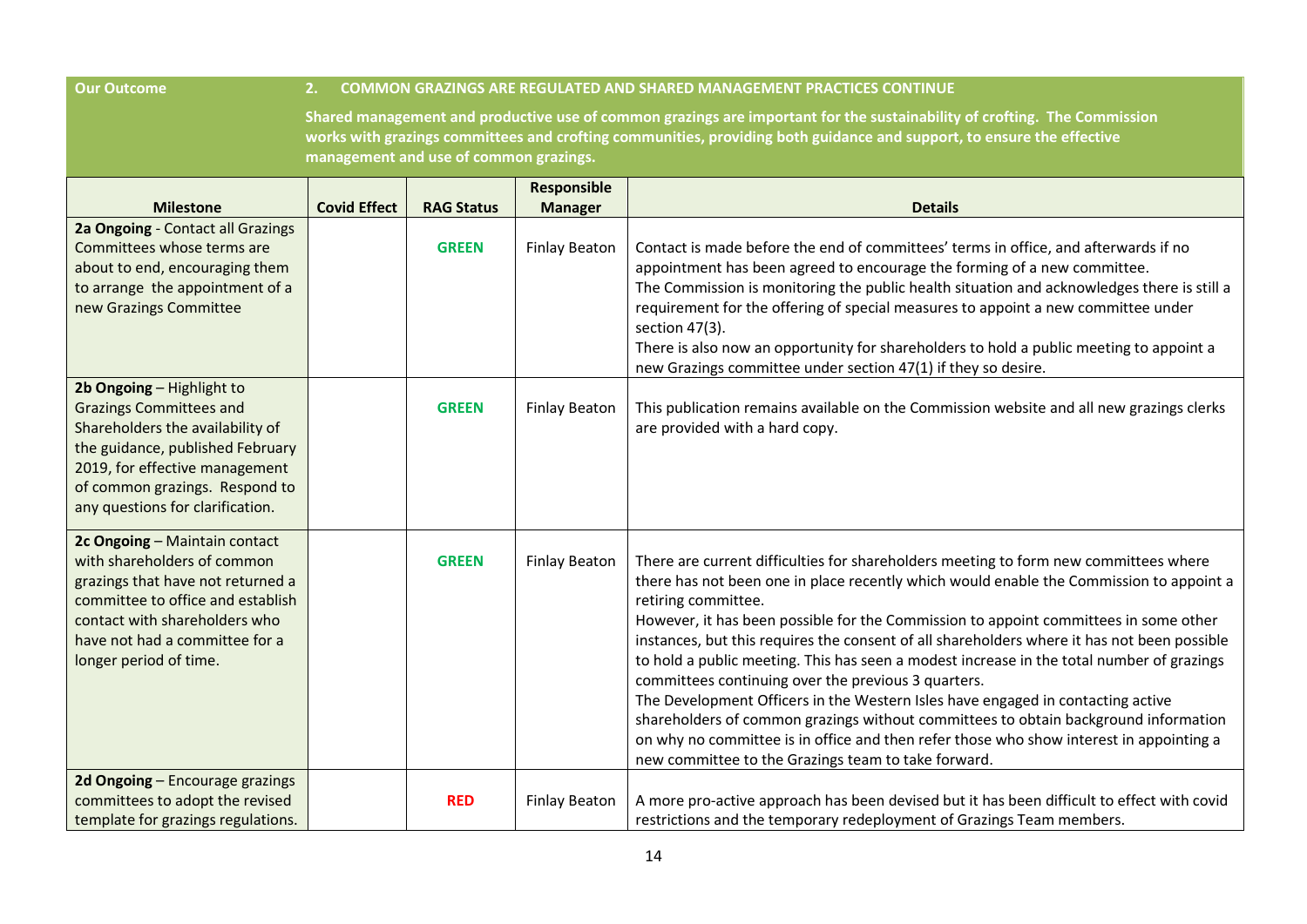## P**ERFORMANCE MEASURES**

| Number | Aim.                         | <b>Baseline</b>            | Target/Indicator                     | <b>Measure</b>         |
|--------|------------------------------|----------------------------|--------------------------------------|------------------------|
| 2.1    | Increase in number of common | 500 Grazings Committees in | Maintain the number of               | Administrative records |
|        | grazings with a committee in | office on 31 March 2021    | <b>Grazings Committees in office</b> |                        |
|        | office                       |                            | (notwithstanding the                 |                        |
|        |                              |                            | pandemic)                            |                        |

### **PROGRESS**

At the end of the 4<sup>th</sup> quarter, there are currently 497 grazings committees in office. However, as a further ten are only out of office because they have slightly delayed the planned meeting to elect a new committee (because of Covid), the target has for all practical purposes been met.

### Covid Effect

There are obvious difficulties in expanding the numbers in office beyond the Commission appointment of committees demitting office.

| ר ר         | רר |     |
|-------------|----|-----|
| <b>SENI</b> |    | EEN |

Responsible Manager: Finlay Beaton

| <b>Number</b> | Aim                            | <b>Baseline</b> | Target/Indicator            | <b>Measure</b>             |
|---------------|--------------------------------|-----------------|-----------------------------|----------------------------|
| 2.2           | Increase in number of grazings | 3 in 2020-21    | Increase by at least 10     | Number of new grazings     |
|               | committees who have adopted    |                 | Commission approvals of new | regulations approved which |
|               | the new template regulations   |                 | regulations submitted by    | are based on the new       |
|               |                                |                 | committees based on the     | template.                  |
|               |                                |                 | template.                   |                            |

#### PROGRESS

3 new sets of regulations have been approved and others are in process.

1 Amendment of common grazings regulations has been completed. Where the committee were not keen to adopt the new grazings template.

#### Covid Effect

The difficulties experienced by grazings committees in holding meetings makes this difficult and is not generally a priority for most committees. This also hampers a more proactive approach by the Grazings Team itself, as does the fact that its staff resources have been reduced through provision of support to other parts of the organisation. 7 other cases are at various stages, to be progressed when resources allow.

| ົ   | ຳ | ገ4 |
|-----|---|----|
| psn |   |    |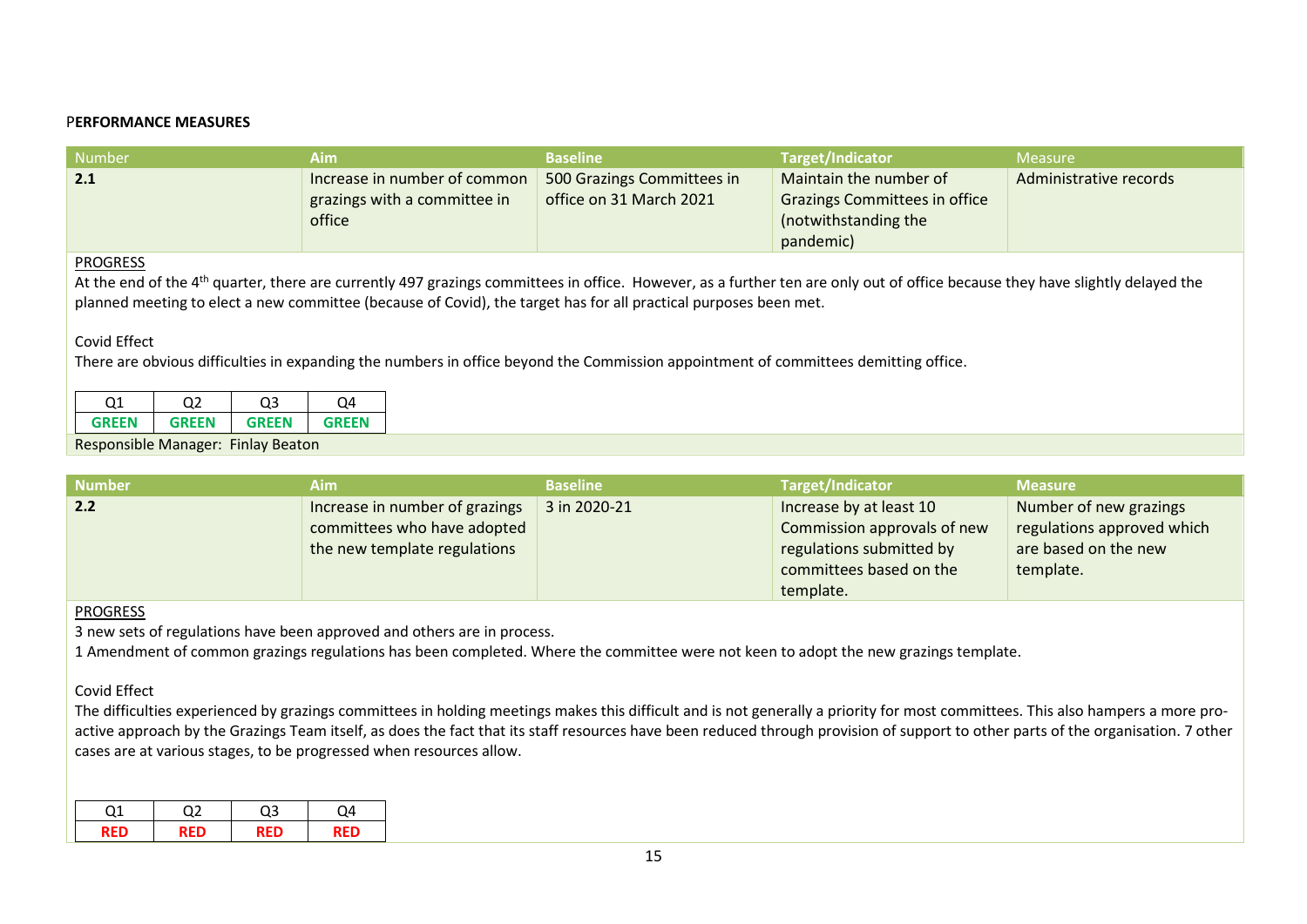#### Responsible Manager: Finlay Beaton

| <b>Number</b> | <b>Aim</b>                                                                                                                                                                                       | <b>Baseline</b> | Target/Indicator                                            | <b>Measure</b>                                                                                                                                                                                                                  |
|---------------|--------------------------------------------------------------------------------------------------------------------------------------------------------------------------------------------------|-----------------|-------------------------------------------------------------|---------------------------------------------------------------------------------------------------------------------------------------------------------------------------------------------------------------------------------|
| 2.3           | Meetings or other substantial<br>engagement with Grazings<br><b>Committees and shareholders</b><br>(as required) to support them<br>with the regulation and<br>management of common<br>grazings. | 12 in 2020-21   | No numerical target as this is in<br>large part demand led. | Records of administrative<br>action. (Note that this covers<br>different types of Commission<br>intervention: getting<br>Committees into office;<br>resolving medium size queries;<br>and helping to address deeper<br>issues.) |

## PROGRESS

To date there have been 16 significant engagements with Grazings Committees and shareholders of which 9 have been closed and we are continuing to interact with those involved in the open cases.

It might be considered an indicator of success in dealing at an early stage with the variety of issues arising, which do not progress to the more serious official complaint route provided for within the Act - Sections 47(8) or 52(1).

Within the first 3 Quarters, the team have also responded to 436 other general queries from various stakeholders where there is a common grazings involvement.

### Covid Effect

It has not been possible to attend meetings in person, but some meetings with members of grazings committees have been held via Teams and this has proven beneficial.

| GRFFN | <b>GRFFN</b> | <b>GRFFN</b> | <b>GRFFN</b> |
|-------|--------------|--------------|--------------|

Responsible Manager: Finlay Beaton

| <b>Number</b> | Aim                                                                                                                                  | <b>Baseline</b> | Target/Indicator                           | <b>Measure</b>                      |
|---------------|--------------------------------------------------------------------------------------------------------------------------------------|-----------------|--------------------------------------------|-------------------------------------|
| 2.4           | <b>Establish correct</b><br>shareholdings on common<br>grazings by researching and<br>updating records of<br>shareholder situations. | 15 in 2020-21   | 10 more townships researched<br>in 2021/22 | Records of administrative<br>action |

#### PROGRESS

There have been 24 cases where establishment of the correct shareholding position for all shares has researched. 36 single-share investigations have also been undertaken.

| $\sim$<br>u⊥                                 | റാ<br>o٩<br>w<br>u           | റു<br>v      |
|----------------------------------------------|------------------------------|--------------|
| <b>GREEN</b>                                 | <b>GREEN</b><br><b>GREEN</b> | <b>GREEN</b> |
| Responsible Manager:<br><b>Finlay Beaton</b> |                              |              |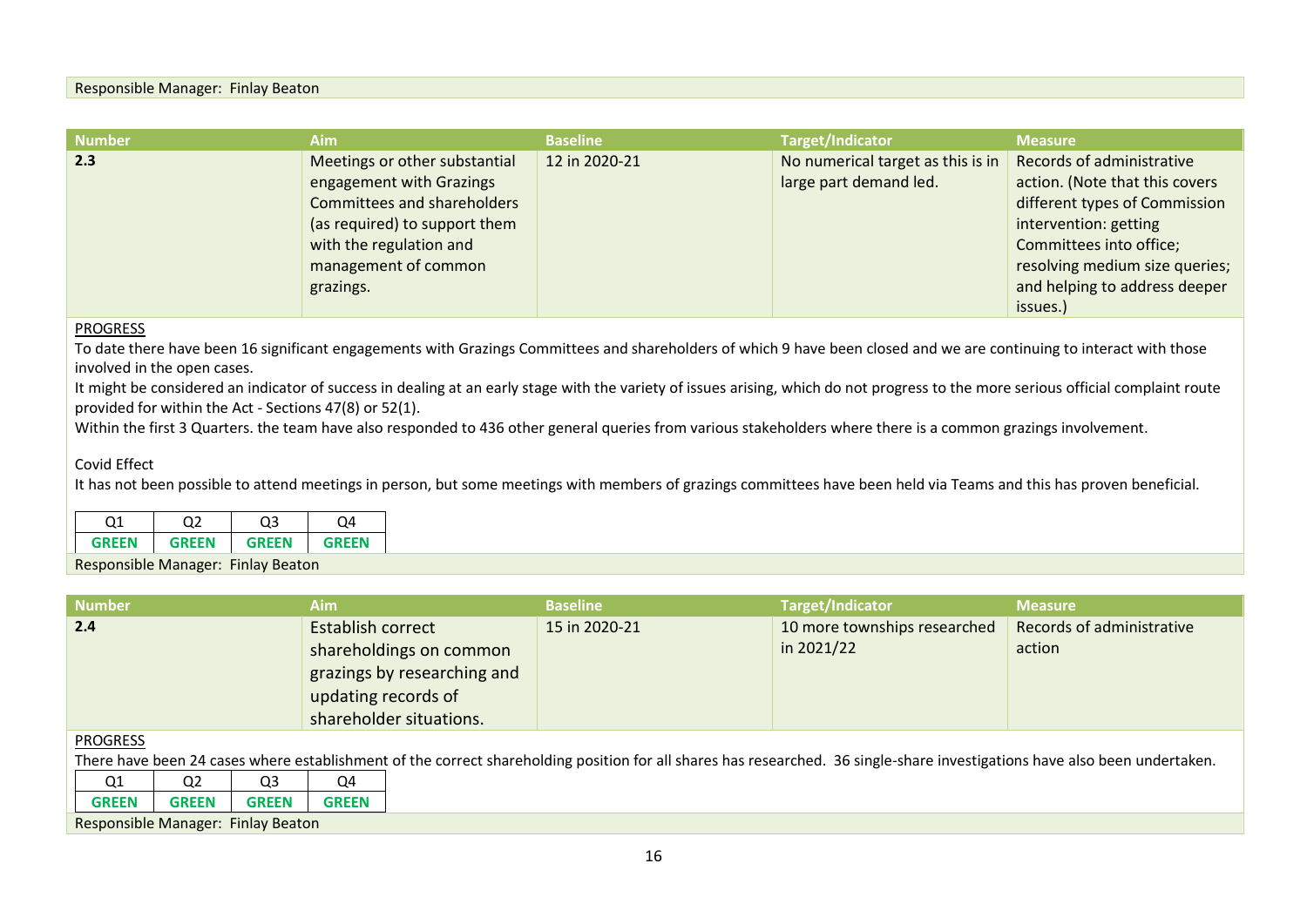| <b>Number</b>                                                                                                                                                                                                                         | <b>Aim</b>                                                                                                                   | <b>Baseline</b> | <b>Target/Indicator</b> | <b>Measure</b>                      |  |  |  |
|---------------------------------------------------------------------------------------------------------------------------------------------------------------------------------------------------------------------------------------|------------------------------------------------------------------------------------------------------------------------------|-----------------|-------------------------|-------------------------------------|--|--|--|
| 2.5                                                                                                                                                                                                                                   | Develop and assist with<br>training and other events for<br>grazings committees and the<br>management of common<br>grazings. | 5 in 2020-21    | 5 events in 2021/22     | Records of administrative<br>action |  |  |  |
| <b>PROGRESS</b><br>The Grazings team have continued to work with the Farm Advisory service to deliver training events.<br>Face to face meeting is still being discouraged and so training has been delivered again via zoom meetings. |                                                                                                                              |                 |                         |                                     |  |  |  |

6 sessions have been delivered on how to form a grazing committee and then the carrying out the duties and functions of a committee correctly using best practice These sessions have had an average of 19 people attending each session.

A session was also delivered on the subject of mediation to 8 attendees, and a Pilot session to 12 attendees as a surgery for Grazings Clerks.

| <b>GREEN</b><br><b>GRFFN</b><br>GRFFN |  | רו |  |
|---------------------------------------|--|----|--|
|                                       |  |    |  |

Responsible Manager: Finlay Beaton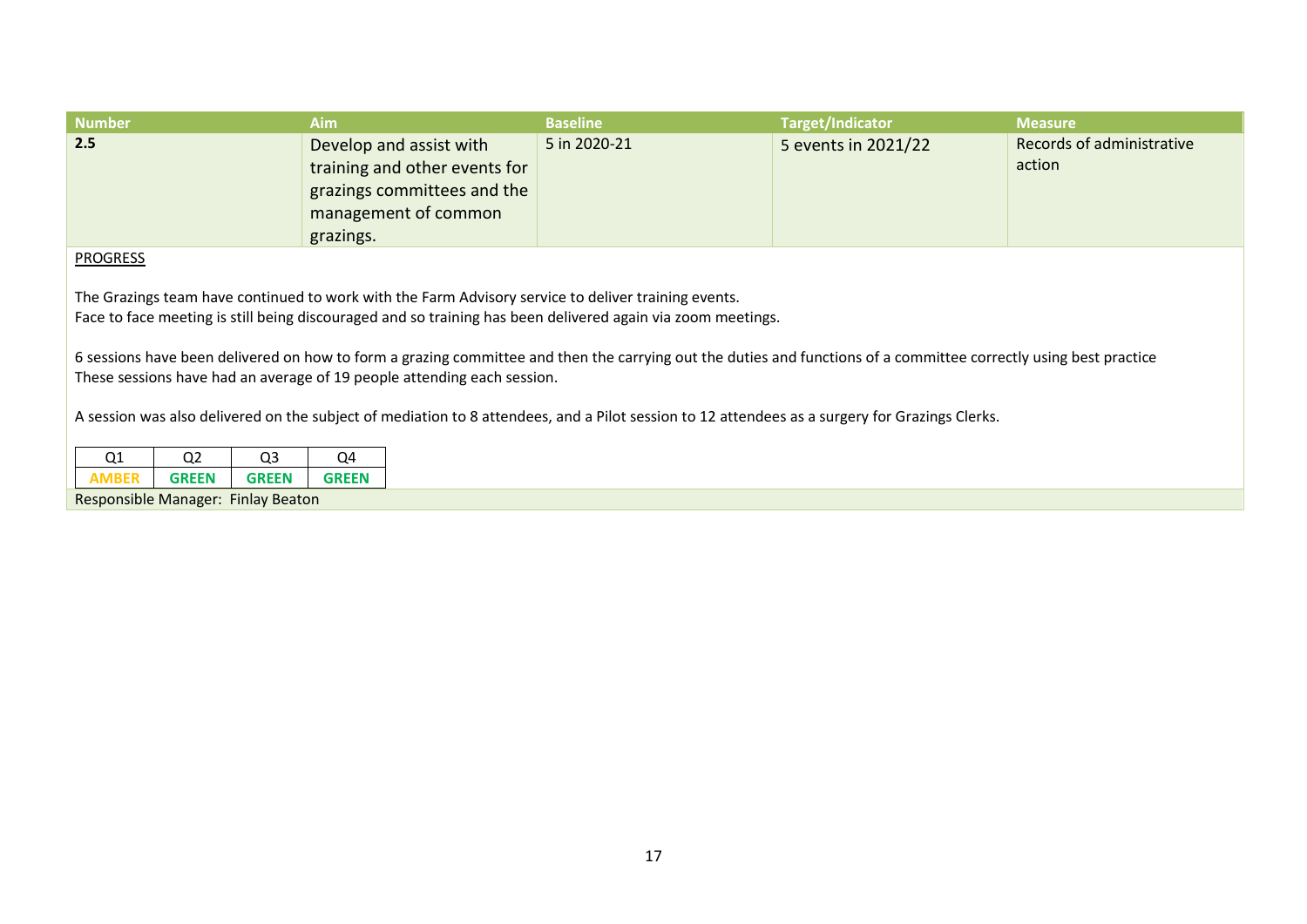#### **Our Outcome 3. CROFTING IS REGULATED IN A FAIR, EFFICIENT AND EFFECTIVE WAY**

**We are committed to providing a quality and professional service to all our customers, especially those that make regulatory applications to us or who send us applications for registration of their croft, for us to review and forward to the Registers of Scotland. We are committed to fairness in all our decision-making, and we monitor turnaround times for all the different types of process.**

**We are also committed to continuous improvement of our internal processes, to deliver consistent and fair decision making that is compliant with legislation, and that also delivers value for the public purse. By changing and expanding how we deliver our services to customers, we can provide a faster, more consistent and more informative service to our customers, thereby improving customer satisfaction and confidence.**

|                                                                                                                                                      |                     |                   | Responsible    |                                                                                                                                                                                                                                                                                                                                                                                                                                                                                                                 |
|------------------------------------------------------------------------------------------------------------------------------------------------------|---------------------|-------------------|----------------|-----------------------------------------------------------------------------------------------------------------------------------------------------------------------------------------------------------------------------------------------------------------------------------------------------------------------------------------------------------------------------------------------------------------------------------------------------------------------------------------------------------------|
| <b>Milestone</b>                                                                                                                                     | <b>Covid Effect</b> | <b>RAG Status</b> | <b>Manager</b> | <b>Details</b>                                                                                                                                                                                                                                                                                                                                                                                                                                                                                                  |
| 3a July / August $2022 - Next$<br>build of the Crofting<br>Information System released<br>and upskilling delivered, and<br>CIS migrated to the cloud |                     | <b>RED</b>        | Aaron Ramsay   | System testing is underway, with work to produce new training material being planned<br>for commencement in April 2022. Final full release of build after all testing and training<br>planned for July / August 2022.<br>Temporary UAT manager in place to support the next release process. UAT script writing<br>is underway with a plan to complete gradually over a number of weeks to support other<br>business pressures. Significant work undertaken to improvement governance approach                  |
|                                                                                                                                                      |                     |                   |                | to the system development, including the appointment of a Product Owner, Scrum<br>Master, and Product Sponsor. Full revised Governance framework planned for<br>completion by July 2022.<br>CIS migrated fully to the cloud has been achieved.                                                                                                                                                                                                                                                                  |
| 3b Summer 2022 - Digital<br>system implemented for<br>notifications                                                                                  |                     | <b>AMBER</b>      | Aaron Ramsay   | Change of address functionality built on target, however go live with public notifications<br>is not realistic currently as currently the majority of this notification type are handled<br>outside of the CIS, and implementing this would create additional pressures on<br>Regulatory teams as each notification would automatically create a CIS case. Postponed<br>until Summer 2022, pending review of work load levels.                                                                                  |
| 3c November 2021 - Agree,<br>with Registers of Scotland,<br>improvements to our<br>combined processes, and how<br>they can be implemented.           |                     | <b>GREEN</b>      | Joseph Kerr    | Commission and RoS officials have agreed (a) amendments to content of the croft<br>registration forms and (b) changes to procedures whereby the fees will be obtained<br>following the checks carried out on the application which opens up the possibility of<br>alternative methods of payment. RoS have prepared draft changes incorporating<br>changes to RoS Form A (Initial registration application) and RoS Form B (Change<br>registration application) which the Commission have provided comments on. |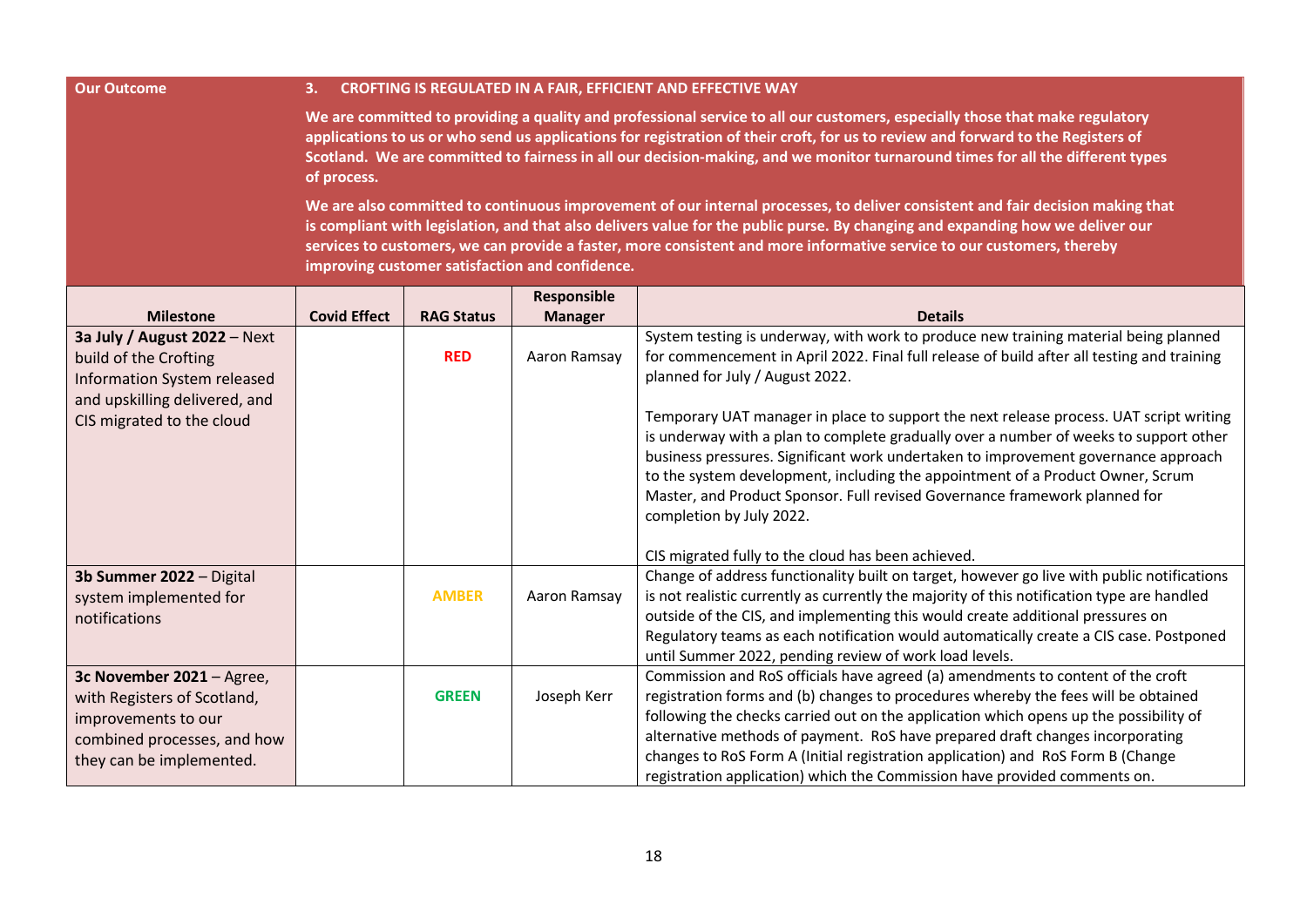| <b>3d June 2022-First 8</b><br>application types available<br>digitally | <b>AMBER</b> | Aaron Ramsay | Assignation and Subletting now live on the system as part of a soft launch, with<br>applications received digitally for both. Additional application types will come online live<br>through April and May after a short delay due to competing pressures on the limited |
|-------------------------------------------------------------------------|--------------|--------------|-------------------------------------------------------------------------------------------------------------------------------------------------------------------------------------------------------------------------------------------------------------------------|
|                                                                         |              |              | development resource. Planned full release of initial 8 application types by June 2022,<br>fully tested and live.                                                                                                                                                       |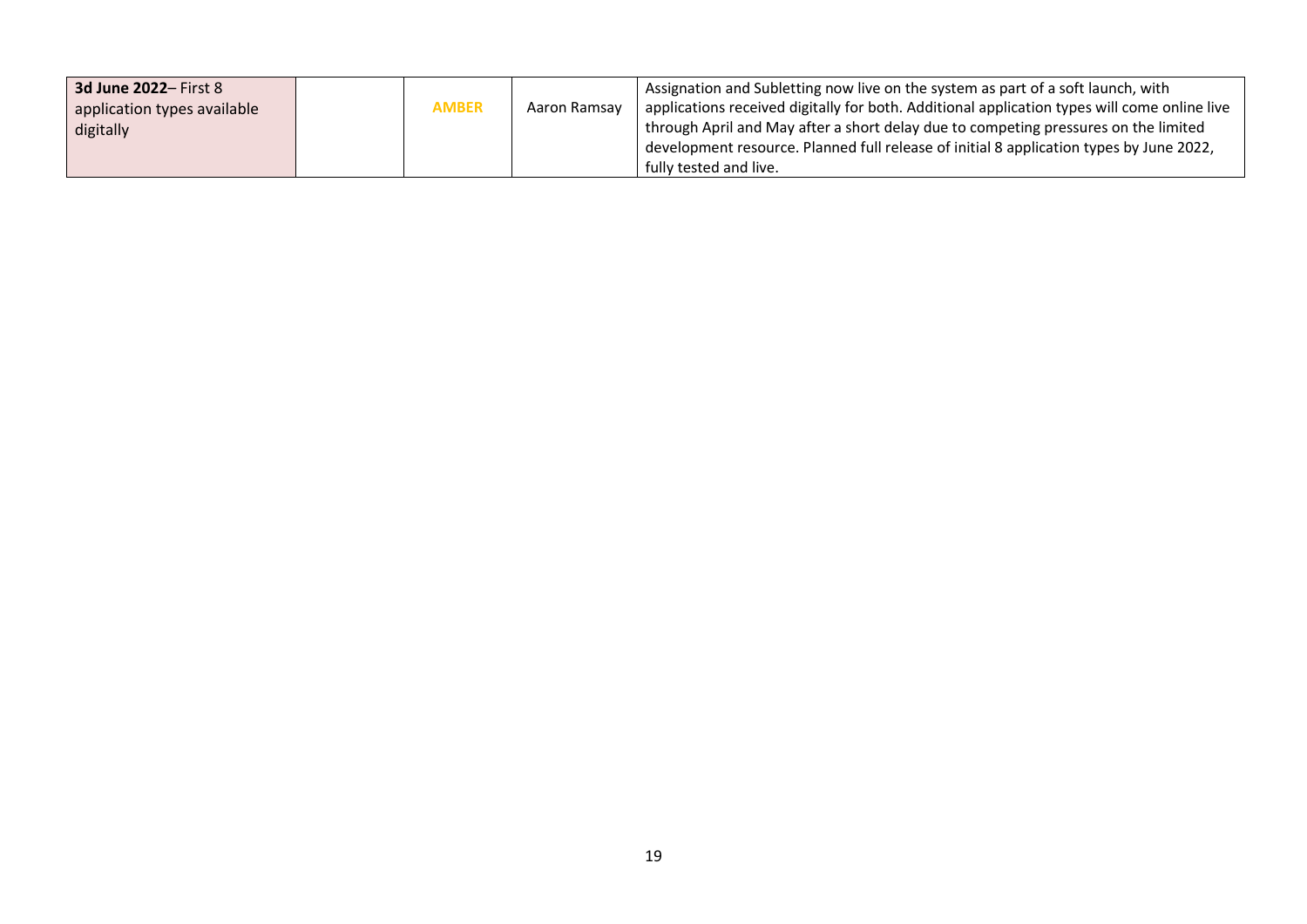## **PERFORMANCE MEASURES**

| <b>Number</b>     | Aim                          | <b>Baseline</b>              | Target/Indicator            | <b>Measure</b>                 |
|-------------------|------------------------------|------------------------------|-----------------------------|--------------------------------|
| $\vert 3.1 \vert$ | Decrease in median           | Figures for 2020-21:         | Reduce medians to:          | Time taken from application to |
|                   | turnaround times (registered | Assignation $-$ p10.7 weeks  | Assignation $-9$ weeks      | notification of decision, for  |
|                   | crofts, Tier 1 approvals)    | Decrofting CHSGG - 13        | Decrofting CHSGG - 11       | cases where no registration is |
|                   |                              | Decrofting Part Croft - 22.6 | Decrofting Part Croft $-16$ | reguired                       |

## **PROGRESS**

High numbers of outstanding cases over previous months and continued difficulties have meant that the turnaround times have increased for assignation and part croft decroftings and have remained static for house site and garden ground decroftings.

## Covid Effect

|                                                      | Approx         | Median weeks | Median weeks      |  |  |
|------------------------------------------------------|----------------|--------------|-------------------|--|--|
|                                                      | Number of      | $(2020-21)$  | (2021-22 to date) |  |  |
|                                                      | cases per year |              |                   |  |  |
| Assignation                                          | c125           | 10.7         | 12.9              |  |  |
| Decrofting Croft House Site                          | c50            | 13           | 13.9              |  |  |
| <b>Decrofting Part Croft</b><br>25.3<br>22.6<br>c100 |                |              |                   |  |  |
| Responsible Manager: Heather Mack                    |                |              |                   |  |  |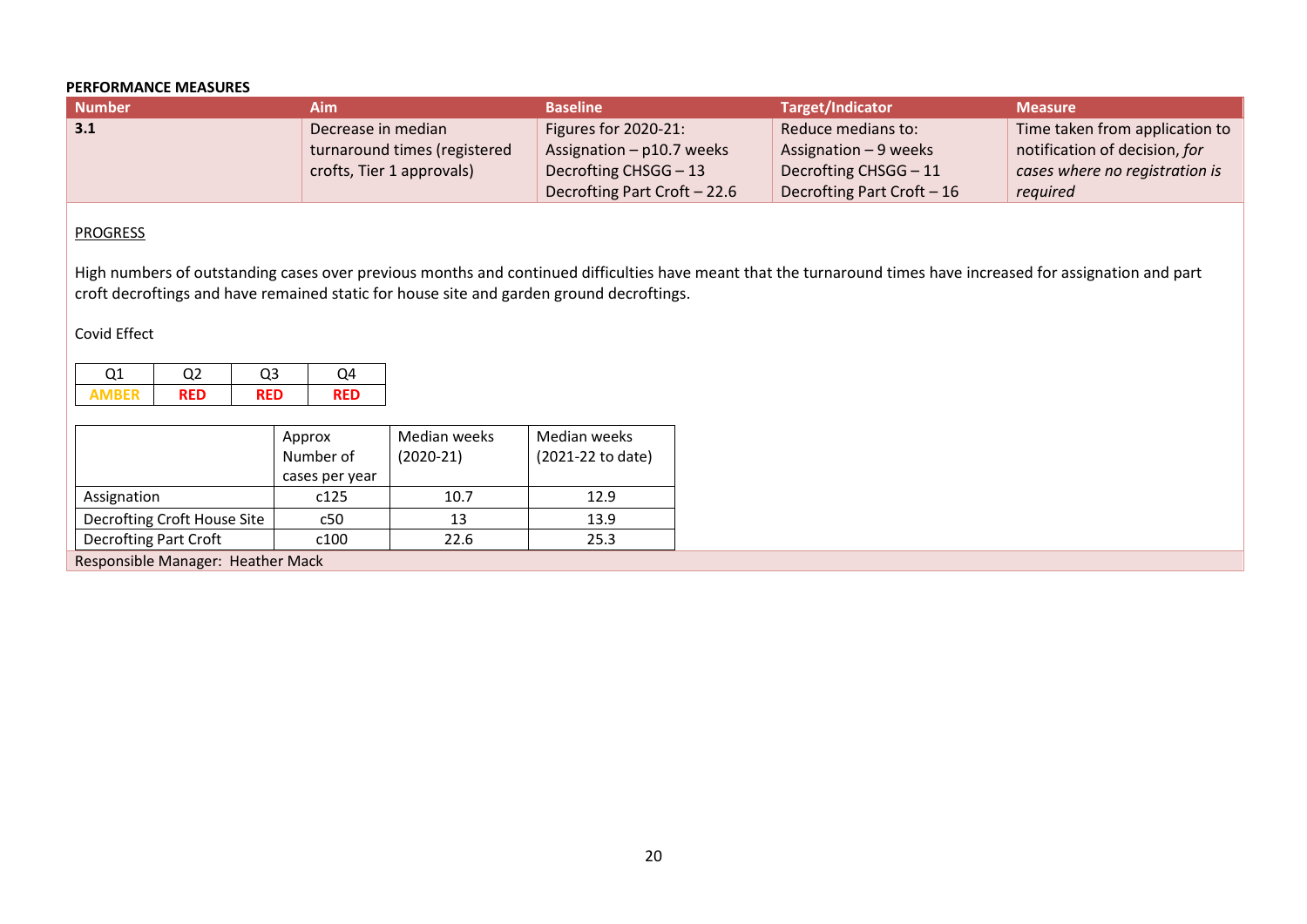| <b>Number</b> | Aim                                                                  | <b>Baseline</b>      | Target/Indicator                            | <b>Measure</b>                                 |
|---------------|----------------------------------------------------------------------|----------------------|---------------------------------------------|------------------------------------------------|
| 3.2           | Decrease in number of live<br>regulatory cases at a point in<br>time | 807 on 31 March 2021 | Reduce to 732<br>(the level from June 2020) | Number of live regulatory<br>cases on 31 March |

The number of cases outstanding (which have not yet reached decision) has increased to **1087**. The continued increase in outstanding cases is due to pressures within the team, in particular to knock on effects of staff leaving, which means movement of staff to fill posts and brand new staff. The long training period means that the team has effectively been working at a reduced capacity for this last quarter.

# Covid Effect

| Ο1                                | ገን         | Q3         | Ω4  |  |  |
|-----------------------------------|------------|------------|-----|--|--|
| <b>RFD</b>                        | <b>RFD</b> | <b>RED</b> | RFD |  |  |
| Responsible Manager: Heather Mack |            |            |     |  |  |

| <b>Number</b>                              | <b>Aim</b>                                                                                                                             | <b>Baseline</b>      | <b>Target/Indicator</b> | <b>Measure</b>                                                                                                  |  |  |  |
|--------------------------------------------|----------------------------------------------------------------------------------------------------------------------------------------|----------------------|-------------------------|-----------------------------------------------------------------------------------------------------------------|--|--|--|
| 3.3                                        | Decrease in number of<br>regulatory cases outstanding<br>after 12 months                                                               | 159 on 31 March 2021 | Reduce to 140           | Number of live regulatory<br>cases on 31 March, which are<br>more than 12 months since<br>first received by the |  |  |  |
|                                            |                                                                                                                                        |                      |                         | Commission                                                                                                      |  |  |  |
| <b>PROGRESS</b>                            |                                                                                                                                        |                      |                         |                                                                                                                 |  |  |  |
|                                            | Due to the level of outstanding cases work on this has slowed and the number of outstanding cases over 12 months has increased to 206. |                      |                         |                                                                                                                 |  |  |  |
| Covid Effect                               |                                                                                                                                        |                      |                         |                                                                                                                 |  |  |  |
| Q <sub>3</sub><br>Q <sub>2</sub><br>Q1     | Q <sub>4</sub>                                                                                                                         |                      |                         |                                                                                                                 |  |  |  |
| <b>GREEN</b><br><b>RED</b><br><b>GREEN</b> | <b>RED</b>                                                                                                                             |                      |                         |                                                                                                                 |  |  |  |
| Responsible Manager: Heather Mack          |                                                                                                                                        |                      |                         |                                                                                                                 |  |  |  |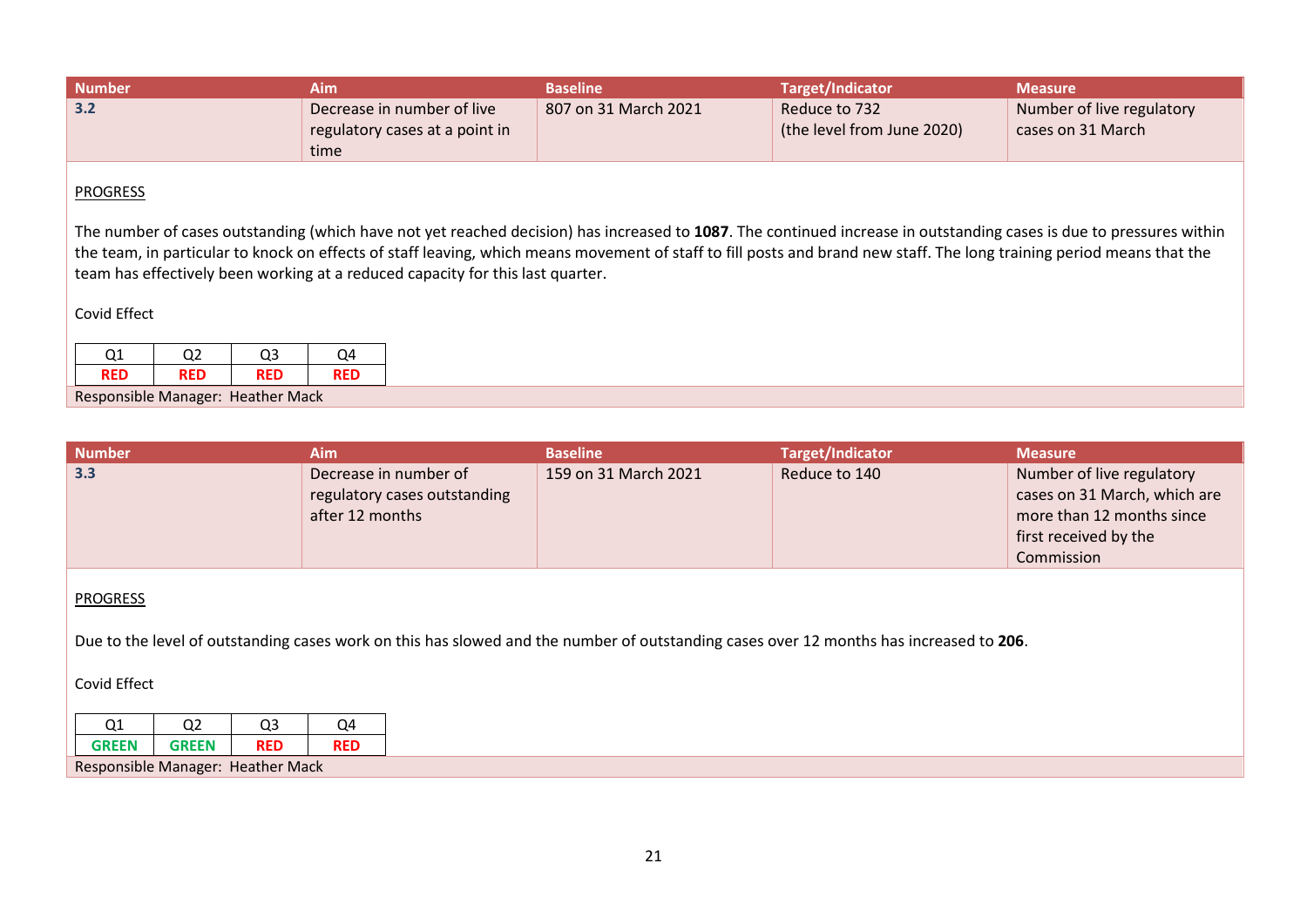| <b>Number</b> | Aim                         | <b>Baseline</b>            | Target/Indicator          | <b>Measure</b>                  |
|---------------|-----------------------------|----------------------------|---------------------------|---------------------------------|
| 3.4           | Customer satisfaction rates | 100% satisfaction reported | At least 80% of responses | Proportion of respondents       |
|               |                             | from a limited number of   | positive                  | answering 5 or 4 on the 5-point |
|               |                             | responses in 2020-21       |                           | scale for overall satisfaction  |

No customer feedback forms have been received in the last quarter. Higher than usual numbers of emails chasing up cases and complaints indicate that customer satisfaction is a concern.

Covid Effect

| <b>GREEN</b>                      | <b>GREEN</b> | <b>GREEN</b> | <b>RFD</b> |  |  |
|-----------------------------------|--------------|--------------|------------|--|--|
| Responsible Manager: Heather Mack |              |              |            |  |  |

22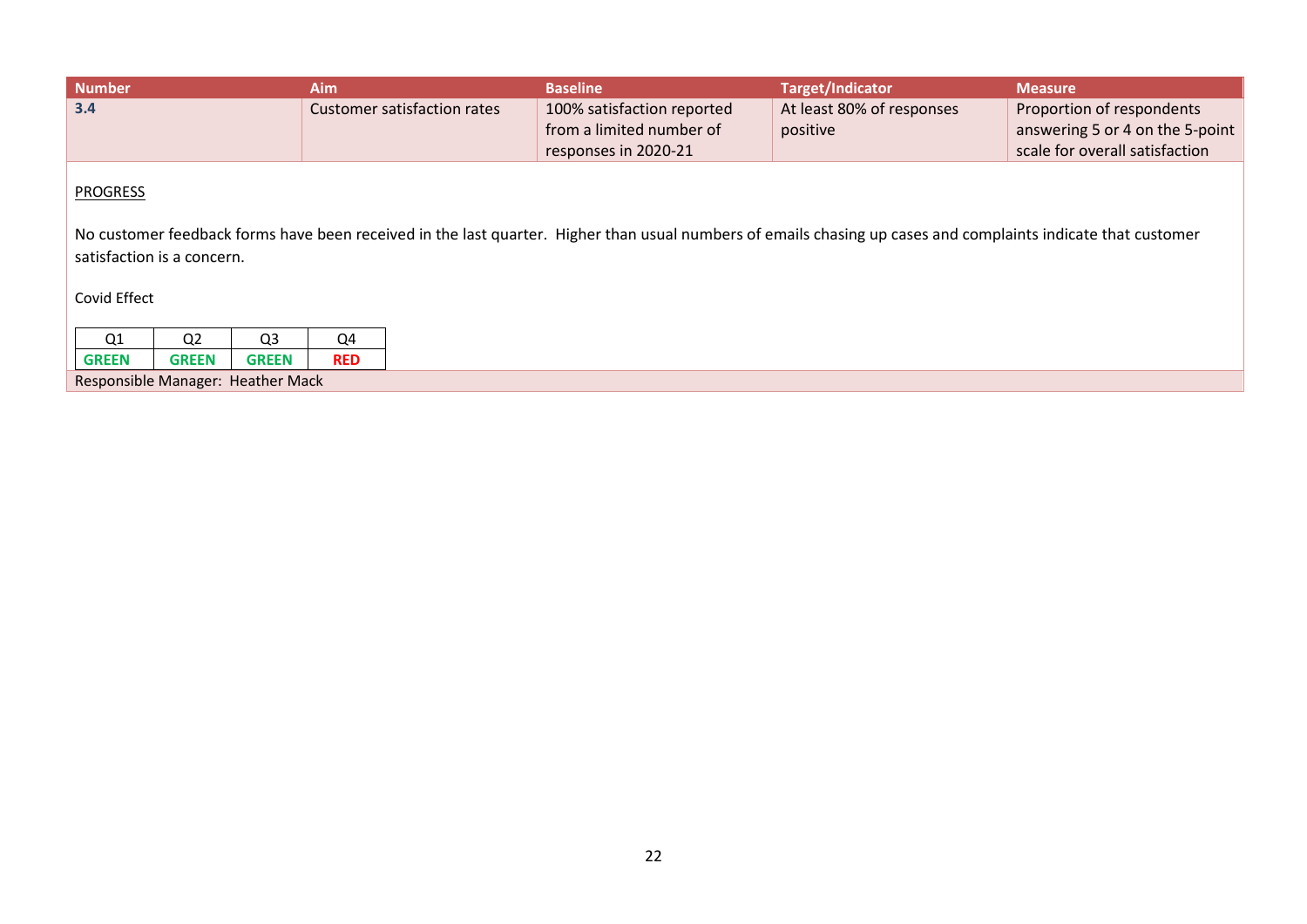**Our Outcome 4. THE FUTURE OF ACTIVE CROFTING IS SUPPORTED BY WELL-INFORMED ENGAGEMENT WITH STAKEHOLDERS**

**The Commission has a responsibility to promote the interests of crofting, and to advise the Scottish Government about crofting issues. We welcome collaborative initiatives with other organisations in order to contribute towards the sustainable development of crofting**

|                                                                                                                                                                                                                                                                                                                                                               |                     |                   | Responsible    |                                                                                                                                                                                                                                                                                                                                                                                                                                                                                                                                                                                                                                                                                                                                                                            |
|---------------------------------------------------------------------------------------------------------------------------------------------------------------------------------------------------------------------------------------------------------------------------------------------------------------------------------------------------------------|---------------------|-------------------|----------------|----------------------------------------------------------------------------------------------------------------------------------------------------------------------------------------------------------------------------------------------------------------------------------------------------------------------------------------------------------------------------------------------------------------------------------------------------------------------------------------------------------------------------------------------------------------------------------------------------------------------------------------------------------------------------------------------------------------------------------------------------------------------------|
| <b>Milestone</b>                                                                                                                                                                                                                                                                                                                                              | <b>Covid Effect</b> | <b>RAG Status</b> | <b>Manager</b> | <b>Details</b>                                                                                                                                                                                                                                                                                                                                                                                                                                                                                                                                                                                                                                                                                                                                                             |
| 4a August 2021 - Develop a<br>signposting portal within<br>Commission website in<br>order to direct crofters and<br>the public to relevant<br>websites and information<br>related to crofting.                                                                                                                                                                |                     | <b>ACHIEVED</b>   | Arthur         | This has been completed and launched under 'Useful links' section of the website. Updates have<br>also been made to the 'Frequently asked questions' section. The website is subject to continual<br>update and review.                                                                                                                                                                                                                                                                                                                                                                                                                                                                                                                                                    |
| 4b September 2021-<br>Produce information about<br>choices for crofters who are<br>considering passing on their<br>croft.                                                                                                                                                                                                                                     |                     | <b>GREEN</b>      | Arthur         | A website section has been completed. Social media work on succession is ongoing.                                                                                                                                                                                                                                                                                                                                                                                                                                                                                                                                                                                                                                                                                          |
| 4c December 2021-<br>Investigate reasons why<br>crofts are not passed on<br>(temporarily or<br>permanently) when duties<br>are not met and develop<br>strategies to promote croft<br>turnover. Establish a cross-<br>organisation working group<br>via COHI (Convention of<br>Highlands and Islands) to<br>look at croft turnover and<br>entry into crofting. |                     | <b>GREEN</b>      | Arthur         | A survey looking at croft under-use and availability to new entrants was completed in May<br>$\bullet$<br>2021, which had over 400 responses.<br>Communications to highlight the issue and communicate crofting duties and the benefits of<br>$\bullet$<br>new entrant opportunities, to both crofters and the public is underway.<br>Investigation into how prospective croft purchasers are made aware of crofting duties has<br>$\bullet$<br>been undertaken. This has been followed up by contacting the 40 estate agents' firms<br>identified as marketing crofts to direct them and prospective buyers towards the new<br>"Obtaining a Croft" section on the website.<br>Discussions have begun on creating a working group to look at these issues.<br>All ongoing. |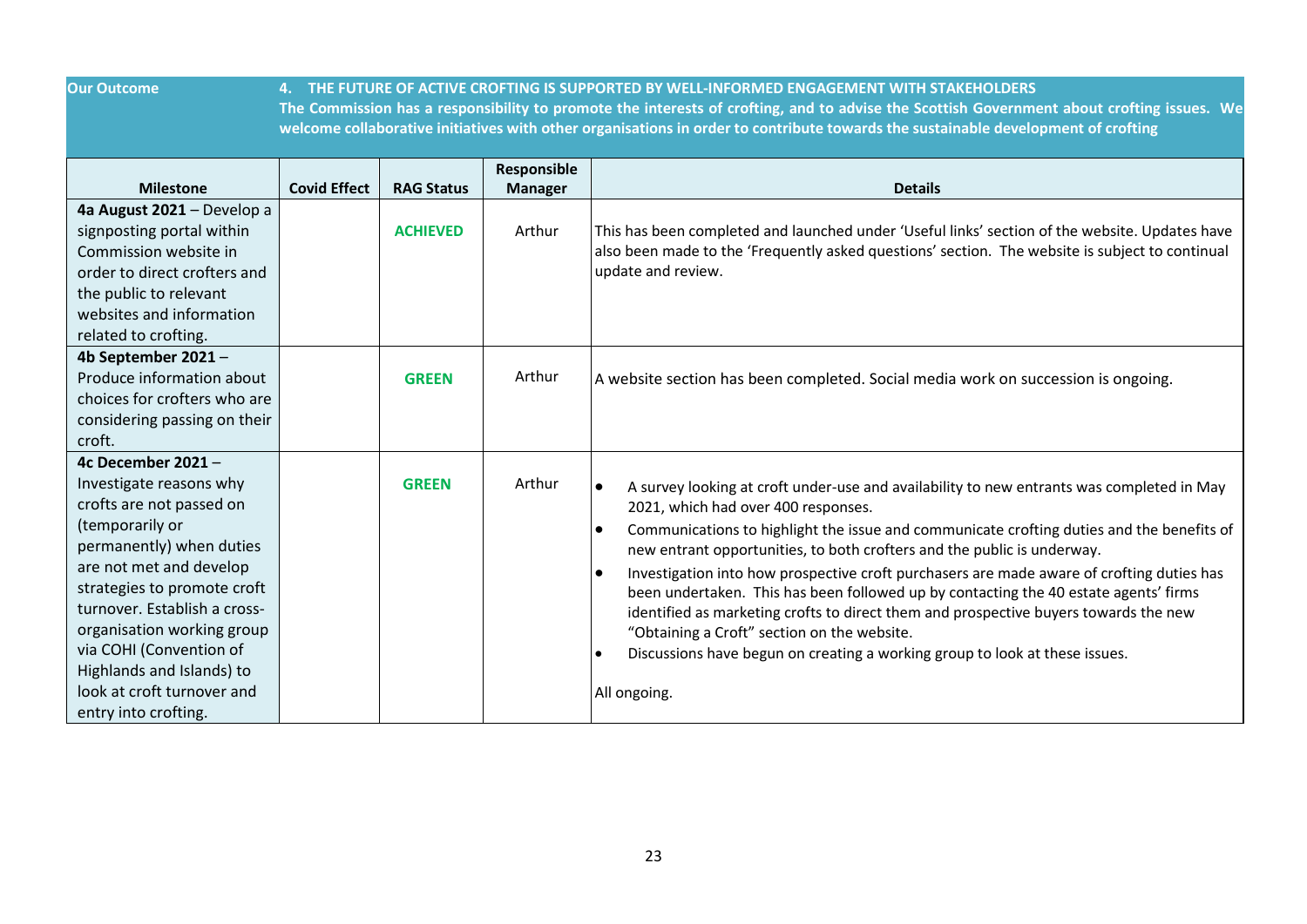| 4d Ongoing - Consider the<br>affordability and accessibility<br>of croft land to aspiring<br>crofters, particularly the<br>legal, policy and financial<br>factors that influence croft<br>prices.                                     | <b>GREEN</b> | David Findlay             | The Board considered two papers on this topic. The first examined issues around the sale and<br>marketability of land and market controls, while the second considered possible Commission<br>initiatives or law reform that would facilitate accessibility of land, particularly for new entrants.                              |
|---------------------------------------------------------------------------------------------------------------------------------------------------------------------------------------------------------------------------------------|--------------|---------------------------|----------------------------------------------------------------------------------------------------------------------------------------------------------------------------------------------------------------------------------------------------------------------------------------------------------------------------------|
| 4e September 2021 -<br>Establish a cross-<br>organisation working group<br>via COHI to identify<br>opportunities to reduce<br>carbon emissions, increase<br>carbon capture and enhance<br>biodiversity within the<br>crofting sector. | <b>AMBER</b> | David Findlay /<br>Arthur | The COHI group has not progressed. However, the Development team has engaged with<br>stakeholders to gain a better understanding of the issues/sector around carbon capture on<br>peatland and biodiversity improvements.                                                                                                        |
| 4f Ongoing - Participate in<br>discussions with<br>stakeholders and SG on<br>crofting interests and<br>particularly the<br>development of future<br>support systems for crofting.<br>There are no Performance Measures for Outcome 4  | <b>GREEN</b> | Arthur                    | Discussions with stakeholders on various crofting issues have taken place. Including Rural<br>Payment and Inspections Division, Scottish Crofting Federation, Farm Advisory Service, HIE, Visit<br>Scotland, NatureScot, Comhairle nan Eilean Siar, Community Land Scotland and several<br>community landlords.<br>Ongoing work. |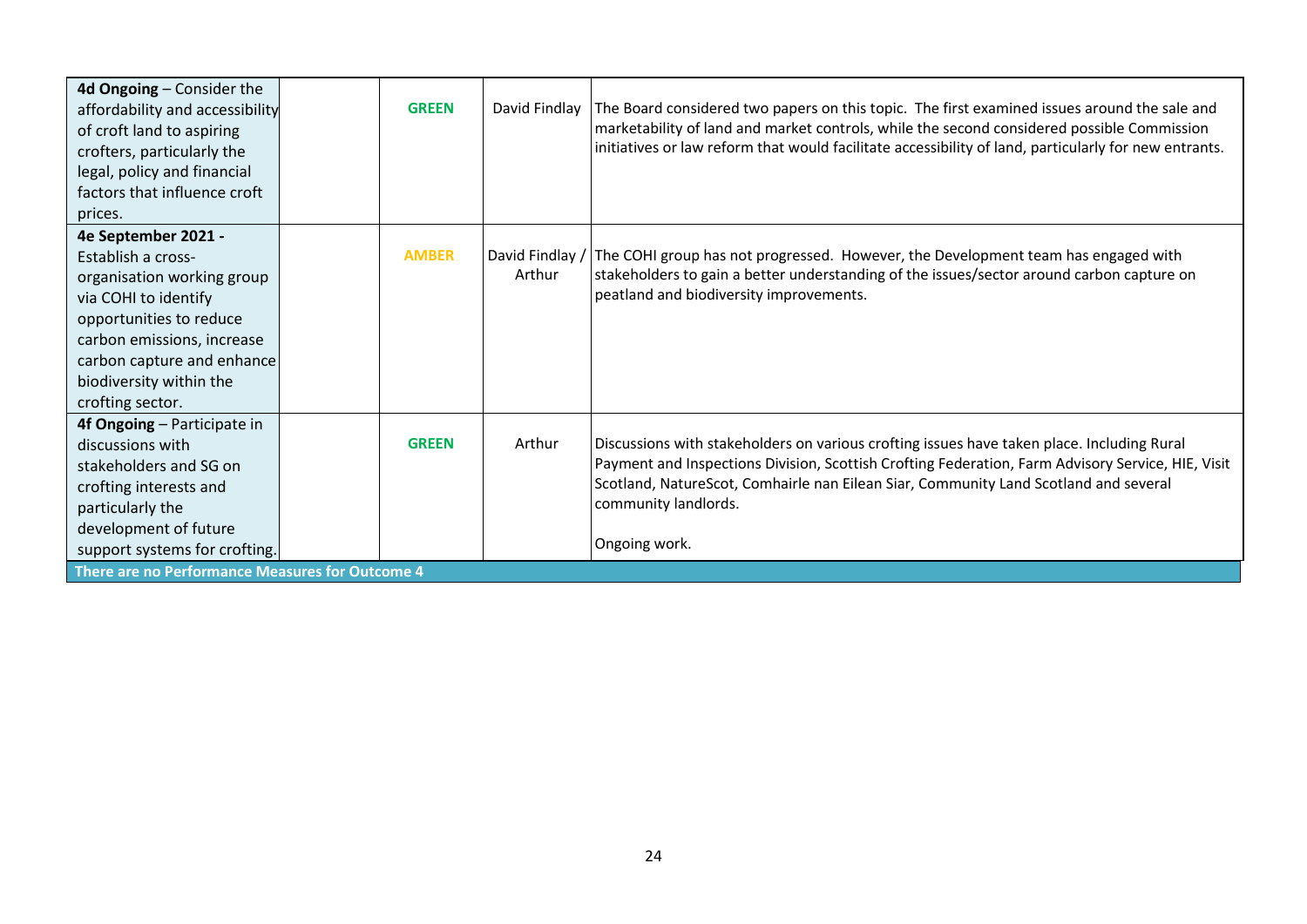| <b>Our Outcome</b>                                                                                                                                                        | OUR WORKFORCE HAS THE RIGHT SKILLS AND MOTIVATION TO PERFORM WELL, OUR GOVERNANCE PROCESSES ARE BEST<br>5.<br><b>PRACTICE</b>                                                                                                                                                                         |                   |                                      |                                                                                                                                                                                                                                                                                                                                                                                                                                              |  |  |  |
|---------------------------------------------------------------------------------------------------------------------------------------------------------------------------|-------------------------------------------------------------------------------------------------------------------------------------------------------------------------------------------------------------------------------------------------------------------------------------------------------|-------------------|--------------------------------------|----------------------------------------------------------------------------------------------------------------------------------------------------------------------------------------------------------------------------------------------------------------------------------------------------------------------------------------------------------------------------------------------------------------------------------------------|--|--|--|
|                                                                                                                                                                           | By ensuring that our staff and Board Members have appropriate training and continued investment, we can develop a high-<br>performing workforce. We will ensure that our organisation fulfils its legal requirements and contributes to the Scottish<br>Government's broader objectives for Scotland. |                   |                                      |                                                                                                                                                                                                                                                                                                                                                                                                                                              |  |  |  |
| <b>Milestone</b>                                                                                                                                                          | <b>Covid Effect</b>                                                                                                                                                                                                                                                                                   | <b>RAG Status</b> | <b>Responsible</b><br><b>Manager</b> | <b>Details</b>                                                                                                                                                                                                                                                                                                                                                                                                                               |  |  |  |
| 5a April 2021- Publish a<br>report about the steps taken<br>by the Commission to<br>encourage more female Board<br>members                                                |                                                                                                                                                                                                                                                                                                       | <b>ACHIEVED</b>   | Jane Thomas                          | The Report was published in April 2021 and a copy forwarded                                                                                                                                                                                                                                                                                                                                                                                  |  |  |  |
| 5b June 2021 - Develop and<br>implement continuity planning<br>for key posts                                                                                              |                                                                                                                                                                                                                                                                                                       | <b>ACHIEVED</b>   | <b>Bill Barron</b>                   | Discussions have taken place and the new approach is set out in the January 2022 draft<br>revision of the Workforce Plan                                                                                                                                                                                                                                                                                                                     |  |  |  |
| 5c July 2021 - Develop a<br>Commission policy on the<br>location of our workforce over<br>the next period                                                                 |                                                                                                                                                                                                                                                                                                       | <b>GREEN</b>      | David Findlay                        | SMT discussed a paper by David Findlay on 21 July 2021. SMT has agreed that there will<br>be an element of hybrid working indefinitely, and CC has given notice to NatureScot that<br>we require a smaller floorplate from April 2022. The location of posts in other areas in<br>the crofting counties will be discussed further with SG but in the meantime several posts<br>are being recruited on a location-neutral home-working basis. |  |  |  |
| 5d August 2021- Implement<br>automated retention schedule<br>procedures within revised CIS                                                                                |                                                                                                                                                                                                                                                                                                       | <b>RED</b>        | Aaron Ramsay                         | As per CIS progress update, will be introduced with the new release of CIS in July /<br>August 2022.                                                                                                                                                                                                                                                                                                                                         |  |  |  |
| 5e August 2021 - Complete<br>implementation of 2020 Staff<br>Survey action plan                                                                                           |                                                                                                                                                                                                                                                                                                       | <b>AMBER</b>      | <b>Bill Barron</b>                   | An Action Plan was revised and issued to staff in May 2021. Good progress has been<br>made on many of the actions but others remain to be completed.                                                                                                                                                                                                                                                                                         |  |  |  |
| 5f December 2021 - Highlight<br>the opportunities for election<br>to the Board, across the<br>crofting counties and<br>encouraging nominations from<br>both women and men |                                                                                                                                                                                                                                                                                                       | <b>ACHIEVED</b>   | <b>Bill Barron</b>                   | A questionnaire looking at the barriers to women on boards has been completed.<br>Publicity, social media and online roadshows have been used to encourage people to<br>stand in the 2022 elections.                                                                                                                                                                                                                                         |  |  |  |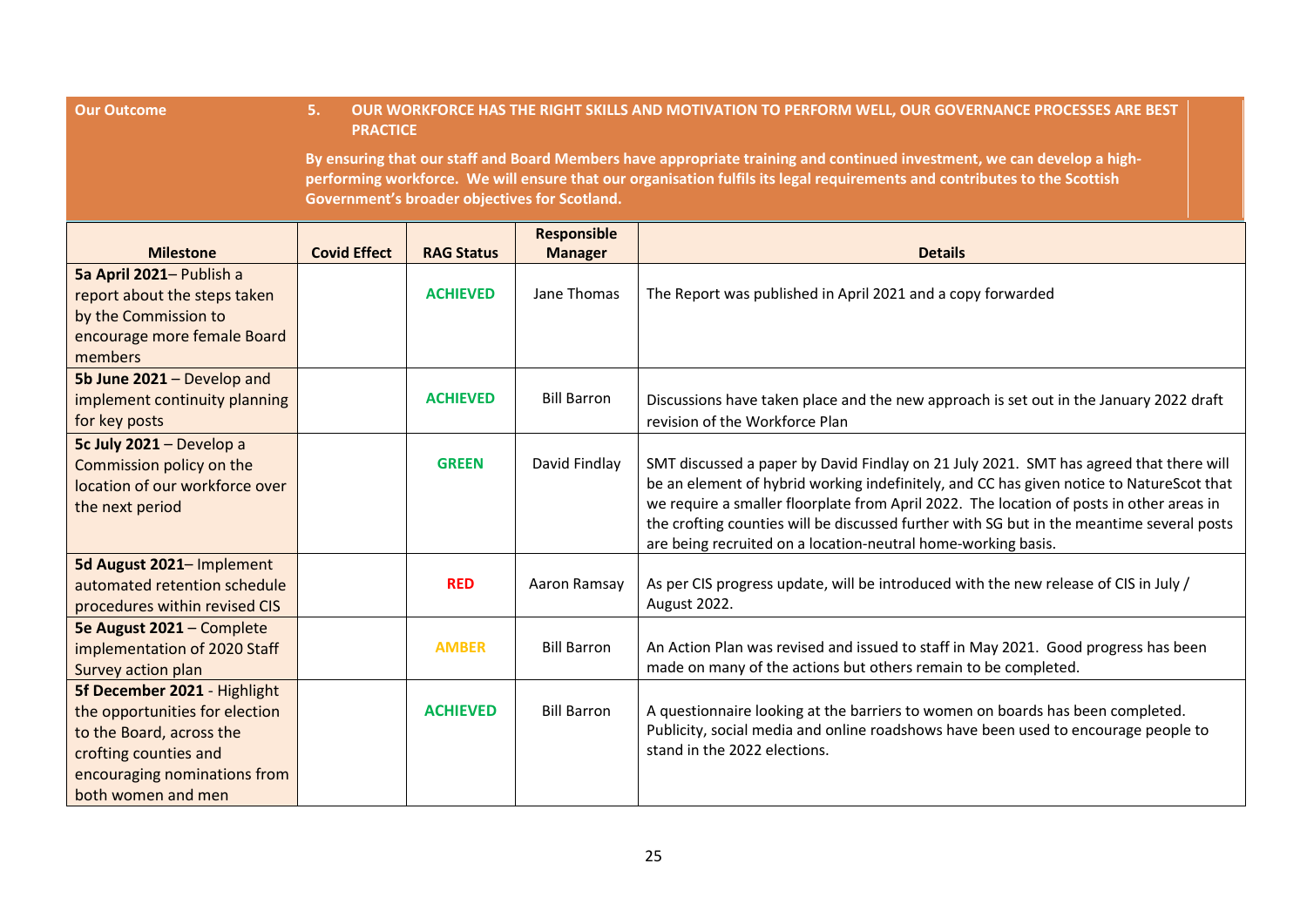### **PERFORMANCE MEASURES**

| <b>Number</b>                                                                                                    |                |                | <b>Aim</b>                             |  | <b>Baseline</b>    |  | <b>Target/Indicator</b>                                 | <b>Measure</b>                                                               |  |
|------------------------------------------------------------------------------------------------------------------|----------------|----------------|----------------------------------------|--|--------------------|--|---------------------------------------------------------|------------------------------------------------------------------------------|--|
| 5.1                                                                                                              |                |                | Increase in staff engagement<br>rating |  | 57% in Summer 2020 |  | Maintain or surpass the record<br>high achieved in 2020 | Average scores for a set of<br>fixed questions in the annual<br>staff survey |  |
| <b>PROGRESS</b><br>The 2021 staff survey took place in April 2021. The staff engagement rating increased to 65%. |                |                |                                        |  |                    |  |                                                         |                                                                              |  |
| Q1                                                                                                               | Q <sub>2</sub> | Q <sub>3</sub> | Q4                                     |  |                    |  |                                                         |                                                                              |  |
| <b>ACHIEVED</b>                                                                                                  |                |                |                                        |  |                    |  |                                                         |                                                                              |  |
| <b>Responsible Manager: Mary Ross</b>                                                                            |                |                |                                        |  |                    |  |                                                         |                                                                              |  |

| <b>Number</b>                                                                                                                                                                 | <b>Aim</b>                 | <b>Baseline</b>     | <b>Target/Indicator</b>   | <b>Measure</b>                        |  |  |  |  |
|-------------------------------------------------------------------------------------------------------------------------------------------------------------------------------|----------------------------|---------------------|---------------------------|---------------------------------------|--|--|--|--|
| 5.2                                                                                                                                                                           | Corporate carbon emissions | 15 tCO2e in 2019/20 | Reduce by 90% in pandemic | <b>Emissions from business travel</b> |  |  |  |  |
|                                                                                                                                                                               |                            |                     | year 2020/21              | by staff and Commissioners            |  |  |  |  |
| <b>PROGRESS</b>                                                                                                                                                               |                            |                     |                           |                                       |  |  |  |  |
| The Commission calculated and submitted its Public Sector Report on Compliance with Climate Change Duties to the Scottish Government for 2020/21 in September 2021            |                            |                     |                           |                                       |  |  |  |  |
| (ahead of the 30 November deadline). As anticipated there has been a dramatic fall in carbon emissions because of Covid-19 restrictions on travel. The Commission recorded    |                            |                     |                           |                                       |  |  |  |  |
| 0.3 tCO2e emissions for 2020/21. This relates to colleagues travel on specific Crofting Commission business and does not capture private travel to place of work or emissions |                            |                     |                           |                                       |  |  |  |  |
| based on the Commission working from home.                                                                                                                                    |                            |                     |                           |                                       |  |  |  |  |
|                                                                                                                                                                               |                            |                     |                           |                                       |  |  |  |  |

| Q <sub>1</sub> | $\sim$<br>u۷ | റാ<br>us                            | Q4           |
|----------------|--------------|-------------------------------------|--------------|
| <b>GREEN</b>   | GRFFN        | <b>GREEN</b>                        | <b>GREEN</b> |
|                |              | Responsible Manager: Neil MacDonald |              |